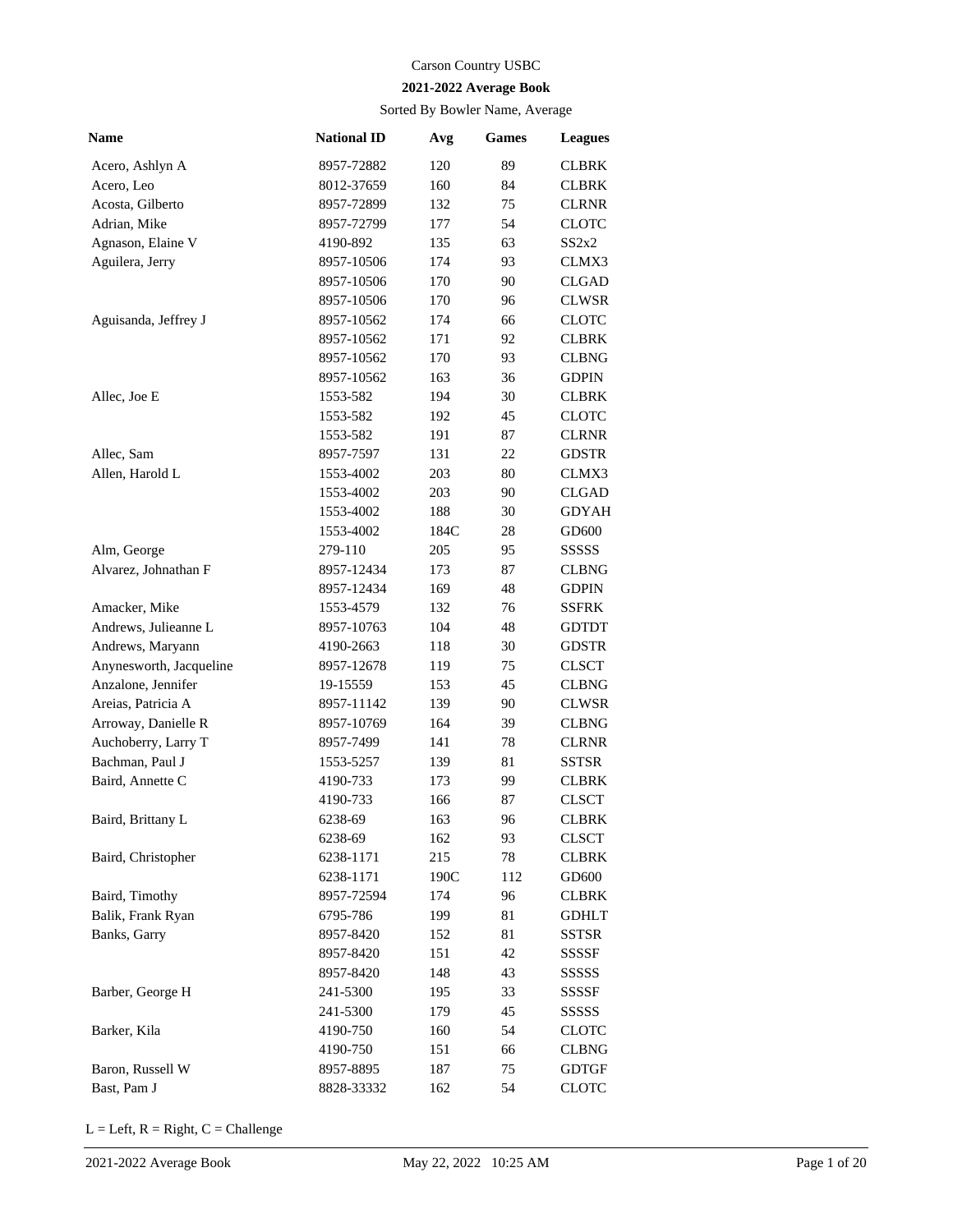| <b>Name</b>           | <b>National ID</b> | Avg  | <b>Games</b> | <b>Leagues</b> |
|-----------------------|--------------------|------|--------------|----------------|
| Baxter, Sharon        | 8957-12632         | 82   | 27           | <b>GDSTR</b>   |
| Beach, Brandon C      | 1553-5896          | 201  | 66           | <b>GDTGF</b>   |
| Beach, Bret A         | 10-1851940         | 136  | 90           | <b>GDTGF</b>   |
| Beach, Sarah M        | 8957-10809         | 121  | 61           | <b>GDTGF</b>   |
| Beachboard, Kevin T   | 1559-674           | 214  | 60           | <b>CLBNG</b>   |
|                       | 1559-674           | 212  | 48           | SSFRK          |
| Bean, Wayne C         | 8957-12652         | 137  | 66           | <b>CLOTC</b>   |
| Belcher, Arleen A     | 8957-10563         | 116  | 84           | <b>CLBRK</b>   |
| Belcher, Daryl        | 11-691719          | 199  | 90           | <b>CLBRK</b>   |
|                       | 11-691719          | 176C | 132          | GD600          |
| Belcher, Kenneth      | 210-9006           | 187  | 75           | <b>CLBRK</b>   |
| Belcher, Mary A       | 8957-10564         | 136  | 90           | <b>CLBRK</b>   |
| Belcher, Skylar       | 8957-8229          | 211  | 30           | <b>CLBRK</b>   |
|                       | 8957-8229          | 203  | 69           | <b>GDTGF</b>   |
|                       | 8957-8229          | 202  | 93           | <b>GDPIN</b>   |
|                       | 8957-8229          | 196C | 140          | GD600          |
| Bell, Connor          | 8957-7266          | 212  | 24           | <b>CLRNR</b>   |
|                       | 8957-7266          | 208  | 39           | <b>CLBNG</b>   |
| Bell, Kyle            | 6238-64            | 207  | 87           | <b>CLRNR</b>   |
|                       | 6238-64            | 203  | 75           | <b>CLBRK</b>   |
|                       | 6238-64            | 178C | 132          | GD600          |
| Bell, Michael D       | 1553-1186          | 215  | 81           | <b>CLRNR</b>   |
| Bennett, Leslie       | 8957-72840         | 90   | 78           | SSFRK          |
|                       | 8957-72840         | 83   | 66           | SSTSR          |
| Bergstrom, Jack A     | 8957-72912         | 124  | 71           | <b>CLRNR</b>   |
| Bernhard, Peter A     | 18-89879           | 197  | 90           | <b>GDPIN</b>   |
|                       | 18-89879           | 174C | 140          | GD600          |
| Berryman, Merle H     | 8957-72665         | 121  | 87           | <b>GDYAH</b>   |
| Bessard, Jasmine J    | 8957-72915         | 109  | 36           | <b>GDHLT</b>   |
| Biegler, Susan R      | 8957-9734          | 143  | 63           | <b>CLOTC</b>   |
|                       | 8957-9734          | 142  | 84           | <b>CLWSR</b>   |
| Bird, Michael A       | 8957-72872         | 178  | 87           | <b>GDTGF</b>   |
| Bischoff, Edwin A     | 1559-101           | 176  | 57           | <b>CLOTC</b>   |
| Bischoff, Nancy K     | 8957-7149          | 148  | 55           | <b>CLOTC</b>   |
| Bittleston, Leslie M  | 4190-3332          | 163  | 75           | CLBNG          |
| Blair, Heather J      | 9229-59108         | 117  | 70           | <b>GDPIN</b>   |
| Blair, Michael K, JR  | 253-47677          | 213  | 80           | <b>GDPIN</b>   |
|                       | 253-47677          | 197C | 128          | GD600          |
| Blake, George G       | 8970-19315         | 197  | 96           | <b>CLWSR</b>   |
|                       | 8970-19315         | 190  | 90           | <b>GDPIN</b>   |
| Block, Gayle P        | 8957-8520          | 133  | 24           | <b>GDYAH</b>   |
| Bobula, Todd          | 8957-10159         | 175C | 140          | GD600          |
| Bode, Jarrod J        | 8957-72896         | 121  | 84           | <b>GDHLT</b>   |
| Boecher, Diana L      | 4190-3136          | 142  | 41           | SSSSS          |
|                       | 4190-3136          | 141  | 39           | SSSSF          |
| Boecher, Joyce        | 8957-8607          | 141  | 36           | SSSSF          |
|                       | 8957-8607          | 136  | 80           | SSSSS          |
| Boecher, Michael C    | 241-1412           | 227  | 96           | SSSSS          |
|                       | 241-1412           | 217  | 93           | <b>GDPIN</b>   |
|                       | 241-1412           | 203C | 135          | GD600          |
| Boman, Kyle           | 8957-72867         | 178  | 67           | <b>CLRNR</b>   |
| Boman, Nicole         | 8957-72868         | 137  | 84           | <b>CLRNR</b>   |
| Boschult, Stephanie D | 8957-8124          | 146  | 96           | <b>CLRNR</b>   |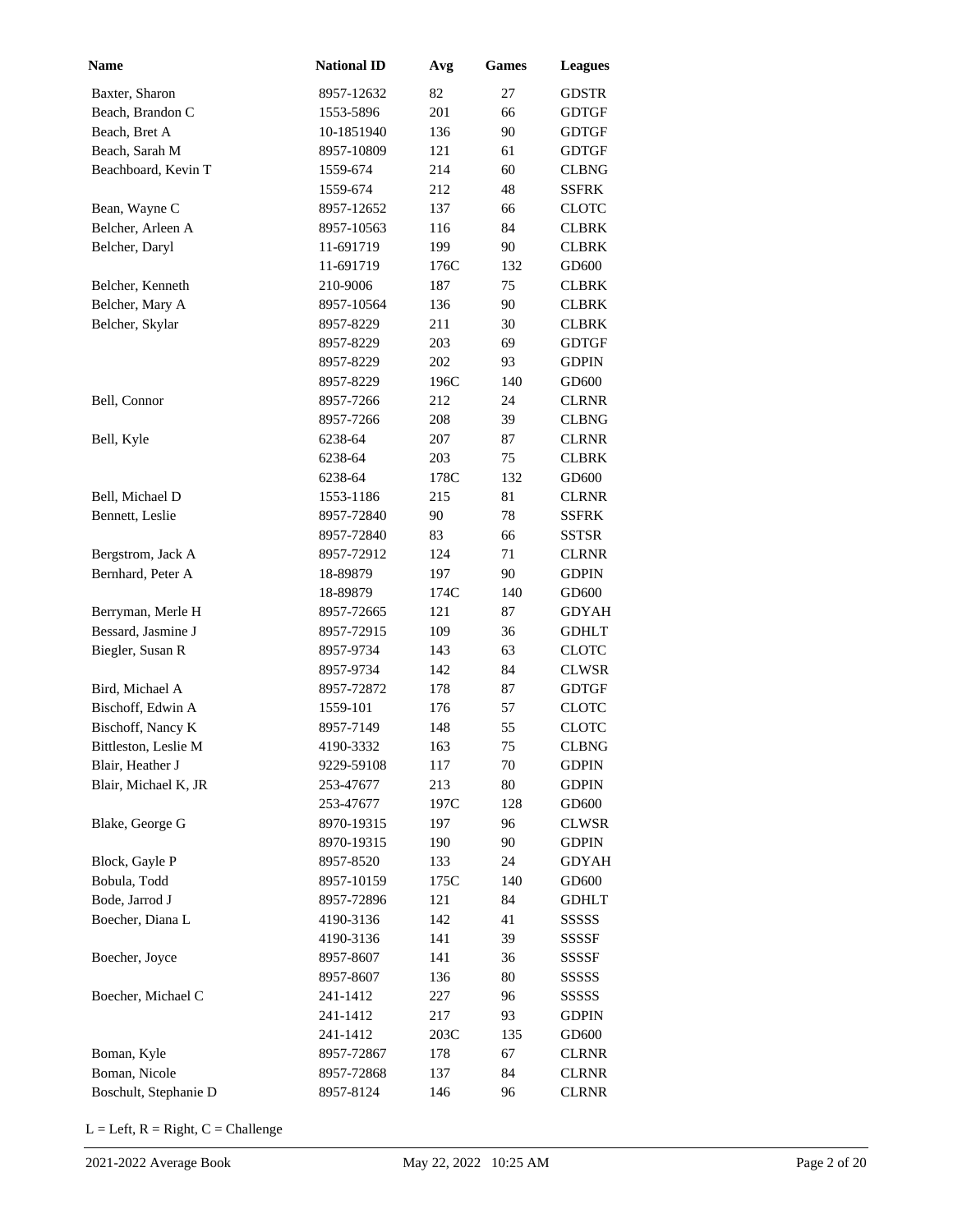| Name                  | <b>National ID</b> | Avg | <b>Games</b> | <b>Leagues</b> |
|-----------------------|--------------------|-----|--------------|----------------|
| Bowers, Karen A       | 2894-11364         | 107 | 33           | GDSTR          |
| Bradley, Mary         | 8957-10232         | 127 | 81           | <b>CLWSR</b>   |
| Breeden, Jay E        | 8957-8151          | 155 | 78           | <b>SSFRK</b>   |
| Bridges, Sheila       | 21-5559            | 112 | 81           | <b>CLRNR</b>   |
| Briggs, Amy D         | 8957-10649         | 175 | 57           | <b>CLOTC</b>   |
| Brittain, Robert W    | 277-2262           | 136 | 81           | <b>GDYAH</b>   |
| Brooks, David W       | 8957-72711         | 145 | 84           | <b>CLRNR</b>   |
| Brown, Judith L       | 2910-81            | 117 | 54           | <b>GDPIN</b>   |
| Brown, Maxine E       | 4198-361           | 101 | 75           | <b>GDGDR</b>   |
| Brown, Tammy S        | 4198-6703          | 114 | 33           | <b>GDHLT</b>   |
| Brown, Tim A          | 8957-72780         | 205 | 98           | SS410          |
| Brownrigg, Gregory L  | 1034-95816         | 219 | 39           | <b>SSSSF</b>   |
|                       | 1034-95816         | 216 | 77           | SS410          |
|                       | 1034-95816         | 206 | 45           | <b>CLRNR</b>   |
|                       | 1034-95816         | 205 | 78           | <b>SSSSS</b>   |
| Bryant, Betty J       | 4190-457           | 89  | 78           | <b>GDYAH</b>   |
| Bullard, Greg         | 1553-3001          | 127 | 96           | <b>GDPIN</b>   |
| Bumbaca, William H    | 263-7958           | 195 | 72           | <b>GDYAH</b>   |
| Burgess, Janet I      | 2-4194             | 147 | 75           | <b>GDYAH</b>   |
| Burgoyne, Debbie      | 10-1295278         | 117 | 70           | <b>GDYAH</b>   |
| Burgoyne, Henry       | 8957-72851         | 120 | 72           | <b>GDYAH</b>   |
| Burns, David          | 8957-72866         | 159 | 96           | <b>CLRNR</b>   |
| Byers, Allen M        | 1559-4377          | 172 | 72           | <b>GDPIN</b>   |
| Calkins, Kelley V     | 6238-816           | 153 | 84           | <b>SSSSS</b>   |
| Calkins, Theresa M    | 4190-948           | 140 | 90           | <b>SSSSS</b>   |
| Calvin, Billie E      | 4190-1076          | 163 | 27           | <b>CLSCT</b>   |
|                       | 4190-1076          | 156 | 57           | <b>CLOTC</b>   |
|                       | 4190-1076          | 151 | 87           | <b>GDPIN</b>   |
| Camarena, Alonso      | 8957-72935         | 118 | 39           | <b>CLRNR</b>   |
| Campagni, Gregg A     | 1553-491           | 162 | 87           | CLBRK          |
| Campbell, Alexander L | 8012-33334         | 159 | 87           | <b>GDTGF</b>   |
| Campbell, Douglas E   | 8957-9850          | 162 | 81           | <b>GDTGF</b>   |
|                       | 8957-9850          | 160 | 87           | <b>GDPIN</b>   |
| Campbell, Elaine K    | 2901-112           | 137 | 72           | GDGDR          |
| Campbell, Mathew      | 8957-72885         | 114 | 66           | <b>GDTGF</b>   |
| Campbell, Patricia A  | 8493-999           | 119 | 63           | <b>SSTSR</b>   |
| Cannon, Danny M       | 21-9511            | 114 | 42           | SS2x2          |
| Capehart, Sally S     | 4190-77            | 136 | 84           | <b>CLSCT</b>   |
| Carpenter, Patricia C | 8957-8851          | 123 | 62           | <b>CLWSR</b>   |
| Cartwright, David E   | 8012-14435         | 158 | 74           | SS410          |
| Casella, Carol P      | 4190-954           | 165 | 81           | <b>CLGAD</b>   |
|                       | 4190-954           | 165 | 87           | CLMX3          |
| Casella, John W       | 1553-31            | 150 | 82           | CLMX3          |
|                       | 1553-31            | 145 | 89           | <b>CLGAD</b>   |
| Casentini, Rasa       | 8957-72814         | 151 | 45           | SSSSS          |
|                       | 8957-72814         | 144 | 36           | <b>SSSSF</b>   |
| Casentini, William J  | 8957-72790         | 152 | 96           | SSSSS          |
|                       | 8957-72790         | 151 | 42           | SSSSF          |
|                       | 8957-72790         | 147 | 45           | SSSSS          |
| Cawthon, Shirley R    | 4190-957           | 149 | 87           | <b>CLWSR</b>   |
| Ceragioli, Cynthia E  | 4190-617           | 189 | 84           | CLSCT          |
|                       | 4190-617           | 171 | 90           | <b>GDPIN</b>   |
| Ceragioli, James R    | 1553-3739          | 201 | 75           | <b>GDPIN</b>   |
|                       |                    |     |              |                |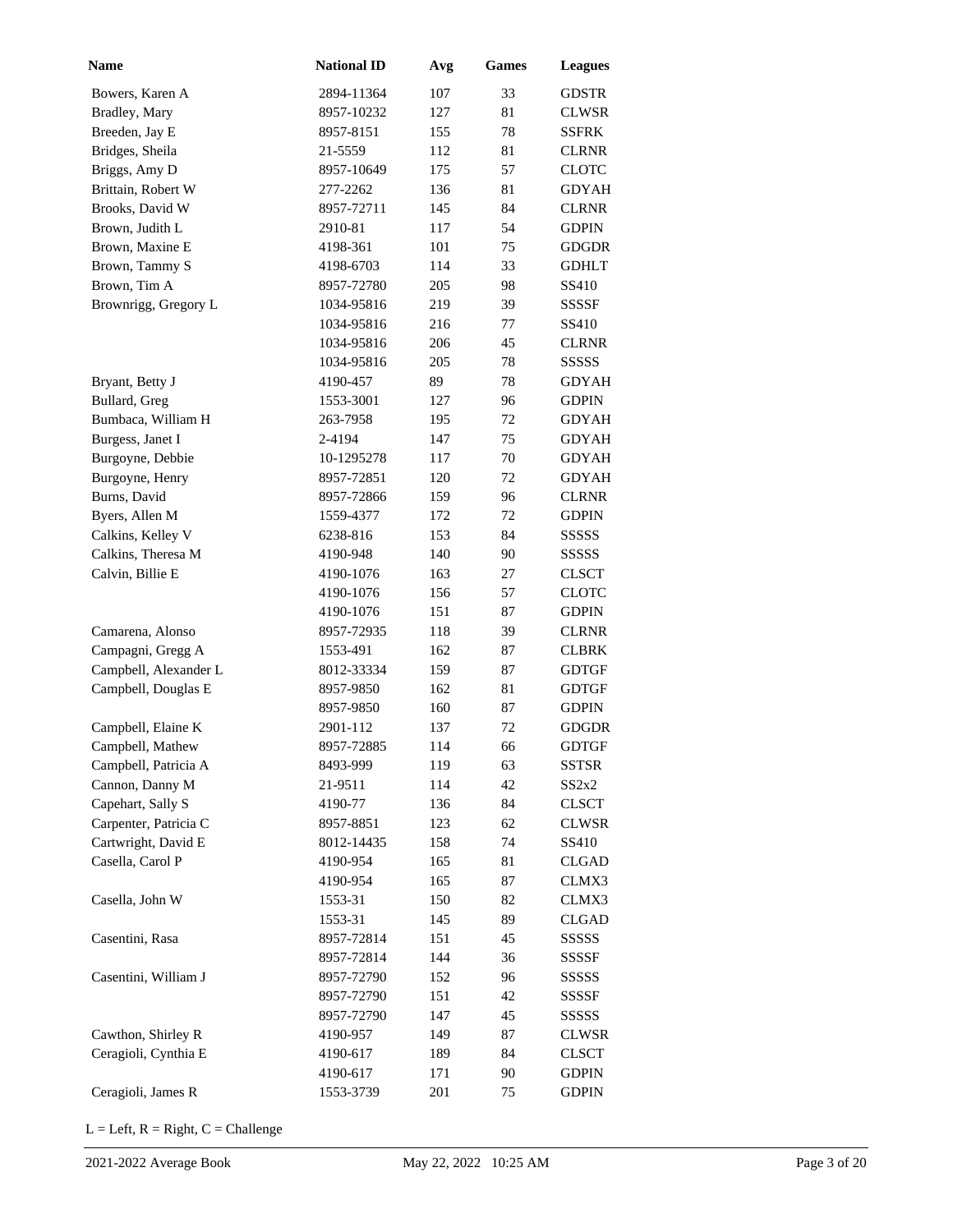| <b>Name</b>             | <b>National ID</b> | Avg  | <b>Games</b> | <b>Leagues</b> |
|-------------------------|--------------------|------|--------------|----------------|
| Ceragioli, Mary E       | 4190-618           | 137  | 93           | <b>CLSCT</b>   |
|                         | 4190-618           | 129  | 24           | <b>GDPIN</b>   |
| Chaney, Deidre (Didi) A | 8957-12388         | 124  | 82           | SSTSR          |
| Cheli, Daniel           | 220-845            | 203  | 67           | <b>SSFRK</b>   |
|                         | 220-845            | 186  | 78           | <b>GDPIN</b>   |
| Cheli, Lauren           | 8957-72924         | 102  | 23           | <b>SSFRK</b>   |
| Chidwick, Norma         | 4197-21            | 115  | 29           | <b>SSTSR</b>   |
| Chisam, Carl D          | 8957-9861          | 143  | 35           | <b>GDTGF</b>   |
| Christ, Dawn D          | 4190-188           | 194  | 81           | <b>GDPIN</b>   |
| Christ, Haylee          | 15-187460          | 140  | 78           | <b>GDPIN</b>   |
| Clark, Dave             | 8957-11099         | 162  | 87           | <b>GDPIN</b>   |
| Clark, Denise M         | 8957-12620         | 113  | 31           | <b>CLSCT</b>   |
| Clark, Jason R          | 8957-7198          | 189  | 22           | <b>GDHLT</b>   |
| Clark, Jim              | 8957-7698          | 180  | 87           | <b>GDPIN</b>   |
| Clark, Maggie           | 8957-72639         | 155  | 39           | <b>SSSSF</b>   |
|                         | 8957-72639         | 154  | 42           | <b>SSSSS</b>   |
|                         | 8957-72639         | 154  | 87           | <b>SSTSR</b>   |
| Clark, Renee L          | 8957-12364         | 132  | 84           | <b>GDPIN</b>   |
| Clarke, Karen L         | 4190-47            | 135  | 90           | <b>CLSCT</b>   |
| Cockerill, John         | 19-69695           | 180  | 21           | GDPIN          |
| Cole, Debra F           | 15-9102            | 147  | 63           | SS2x2          |
| Cole, Roger C           | 8957-72789         | 145  | 30           | SSSSS          |
|                         | 8957-72789         | 144  | 75           | <b>CLWSR</b>   |
| Colee, Ben              | 1553-3786          | 178  | 93           | <b>CLWSR</b>   |
| Colee, Donna J          | 10-1295050         | 151  | 84           | <b>CLWSR</b>   |
| Coleman, Paul           | 1553-5103          | 187C | 140          | GD600          |
| Condon, Jan K           | 4190-1662          | 164  | 42           | SSSSS          |
|                         | 4190-1662          | 157  | 87           | SSTSR          |
|                         | 4190-1662          | 154  | 42           | SSSSF          |
|                         | 4190-1662          | 151  | 63           | SS2x2          |
| Conner, James M         | 265-20012          | 194  | 42           | <b>SSFRK</b>   |
| Connor, Lonnie J        | 267-286            | 161  | 93           | <b>CLGAD</b>   |
|                         | 267-286            | 156  | 96           | CLMX3          |
| Couste, Jon P           | 1553-367           | 206  | 84           | <b>GDPIN</b>   |
|                         | 1553-367           | 204  | 77           | <b>GDHLT</b>   |
| Couste, Karri L         | 4190-978           | 126  | 76           | GDHLT          |
| Crabtree, Kimberly A    | 3022-12476         | 178  | 93           | SSSSS          |
|                         | 3022-12476         | 165C | 120          | GD600          |
|                         | 3022-12476         | 164  | 81           | <b>GDPIN</b>   |
| Crabtree, Steven C      | 384-25486          | 181  | 90           | SSSSS          |
|                         | 384-25486          | 160  | 87           | <b>GDPIN</b>   |
| Craig, Jeremy L         | 8957-8244          | 166  | 72           | <b>GDTGF</b>   |
| Crawford, Kenneth A     | 8957-9463          | 198  | 78           | SSSSS          |
|                         | 8957-9463          | 171C | 91           | GD600          |
| Crawford, Trevor W      | 1553-6066          | 149  | 59           | SSFRK          |
| Cronan, John H          | 19-6690            | 178  | 63           | <b>GDPIN</b>   |
| Crouch, Eva             | 4190-3197          | 123  | 54           | <b>GDPIN</b>   |
|                         | 4190-3197          | 121  | 51           | <b>GDGDR</b>   |
| Crowley, Neil J         | 21-22010           | 157  | 75           | <b>GDYAH</b>   |
| Cruz, Hector            | 8957-72900         | 133  | 81           | <b>CLRNR</b>   |
| Cunningham, Vickie L    | 8957-12355         | 104  | 42           | <b>GDSTR</b>   |
| Cutright, Maxwell K     | 8493-746           | 215  | 98           | SS410          |
|                         | 8493-746           | 210  | 57           | <b>SSTSR</b>   |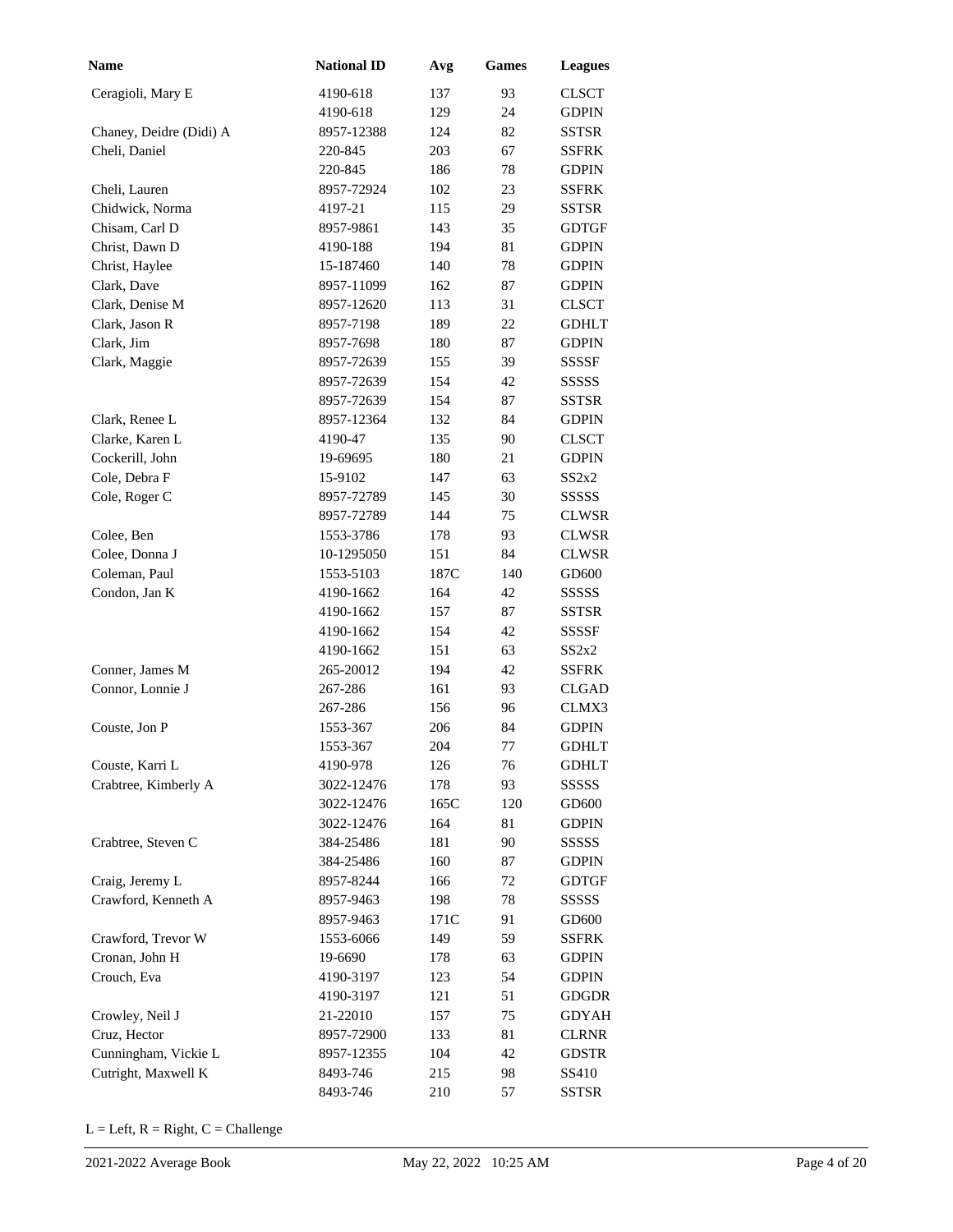| <b>Name</b>               | <b>National ID</b> | Avg  | <b>Games</b> | <b>Leagues</b> |
|---------------------------|--------------------|------|--------------|----------------|
|                           | 8493-746           | 210  | 96           | SSSSS          |
| Daniels, Bernice M        | 2875-12498         | 144  | 96           | <b>CLRNR</b>   |
| Darden, Otho              | 2354-18300         | 170  | 81           | <b>GDHLT</b>   |
| Darling, Chris            | 8957-11153         | 177  | 93           | <b>CLBRK</b>   |
| Davis, Bev I              | 8957-8894          | 142  | 66           | SSFRK          |
| Davis, Richard F          | 256-497            | 197  | 81           | SSTSR          |
|                           | 256-497            | 193  | 39           | SSSSF          |
|                           | 256-497            | 192  | 45           | SSSSS          |
|                           | 256-497            | 186  | 90           | <b>CLWSR</b>   |
| Deason, Cindy T           | 8957-8318          | 136  | 24           | <b>CLRNR</b>   |
| Del Core, Marcia (Fifi) A | 8957-7864          | 105  | 30           | <b>GDSTR</b>   |
| Dembke, Drake             | 1553-5037          | 219  | 75           | <b>GDHLT</b>   |
| Deprekel, Scott A, II     | 8957-72680         | 174  | 27           | <b>GDPIN</b>   |
|                           | 8957-72680         | 174  | 45           | <b>GDTDT</b>   |
|                           | 8957-72680         | 172  | 78           | <b>GDTGF</b>   |
| Devlin, Bobbie            | 2910-471           | 148  | 84           | <b>GDYAH</b>   |
|                           | 2910-471           | 144  | 63           | <b>GDGDR</b>   |
| Diaz, Jose                | 8957-72930         | 162  | 30           | <b>GDTDT</b>   |
| Dickey, David D           | 1553-5415          | 204  | 92           | SS410          |
|                           | 1553-5415          | 202  | 63           | SS2x2          |
| DiDio, Edie               | 8957-11287         | 127  | 72           | <b>SSTSR</b>   |
|                           | 8957-11287         | 126  | 33           | SSSSS          |
|                           | 8957-11287         | 116  | 39           | SSSSF          |
| Dillard, Alison M         | 8957-72735         | 134  | 69           | <b>CLBRK</b>   |
| Dillon, Dodie             | 8957-72929         | 138  | 45           | SSSSS          |
| Diridoni, Karen           | 16-6183            | 186  | 89           | SS410          |
|                           | 16-6183            | 180  | 81           | SSSSS          |
| Diridoni, William         | 16-6184            | 190  | 21           | SS2x2          |
|                           | 16-6184            | 179  | 97           | SS410          |
|                           | 16-6184            | 176  | 96           | SSSSS          |
| Doering, Sue A            | 4190-3325          | 113  | 78           | <b>SSTSR</b>   |
| Dolan, Michael J          | 1559-8575          | 185  | 36           | SSSSS          |
| Dorff, Gloria J           | 4190-642           | 162  | 78           | <b>CLGAD</b>   |
|                           | 4190-642           | 162  | 84           | <b>CLWSR</b>   |
|                           | 4190-642           | 160  | 63           | <b>CLOTC</b>   |
| Dowd, Justin D            | 8957-72672         | 172  | 45           | <b>CLBNG</b>   |
| Draper, Wayne C           | 1553-941           | 179  | 96           | CLMX3          |
|                           | 1553-941           | 171  | 93           | CLGAD          |
|                           | 1553-941           | 167  | 24           | <b>CLWSR</b>   |
| Drye, Fred C              | 1553-548           | 163  | 90           | <b>CLRNR</b>   |
| Dublanc, Brian P          | 1553-5626          | 168  | 87           | SSFRK          |
| Dublanc, Gail E           | 4190-3208          | 159  | 72           | SSFRK          |
| Dunbar, Daniel A          | 6238-210           | 211  | 90           | <b>GDPIN</b>   |
|                           | 6238-210           | 209C | 140          | GD600          |
| Dunbar, Jennifer S        | 4190-1342          | 203  | 87           | <b>GDPIN</b>   |
|                           | 4190-1342          | 187C | 126          | GD600          |
| Duschka, Allen            | 219-981            | 160  | 84           | SSFRK          |
|                           | 219-981            | 157  | 96           | <b>CLBNG</b>   |
| Duschka, Penny            | 2852-594           | 164  | 96           | <b>CLBNG</b>   |
|                           | 2852-594           | 163  | 84           | SSFRK          |
| Dwyer, Sherrie Z          | 8493-862           | 182  | 81           | SSTSR          |
| Dyer, Brian S             | 1553-368           | 186  | 75           | <b>GDHLT</b>   |
| Dyer, Charles A           | 8957-72892         | 164  | 99           | SSSSS          |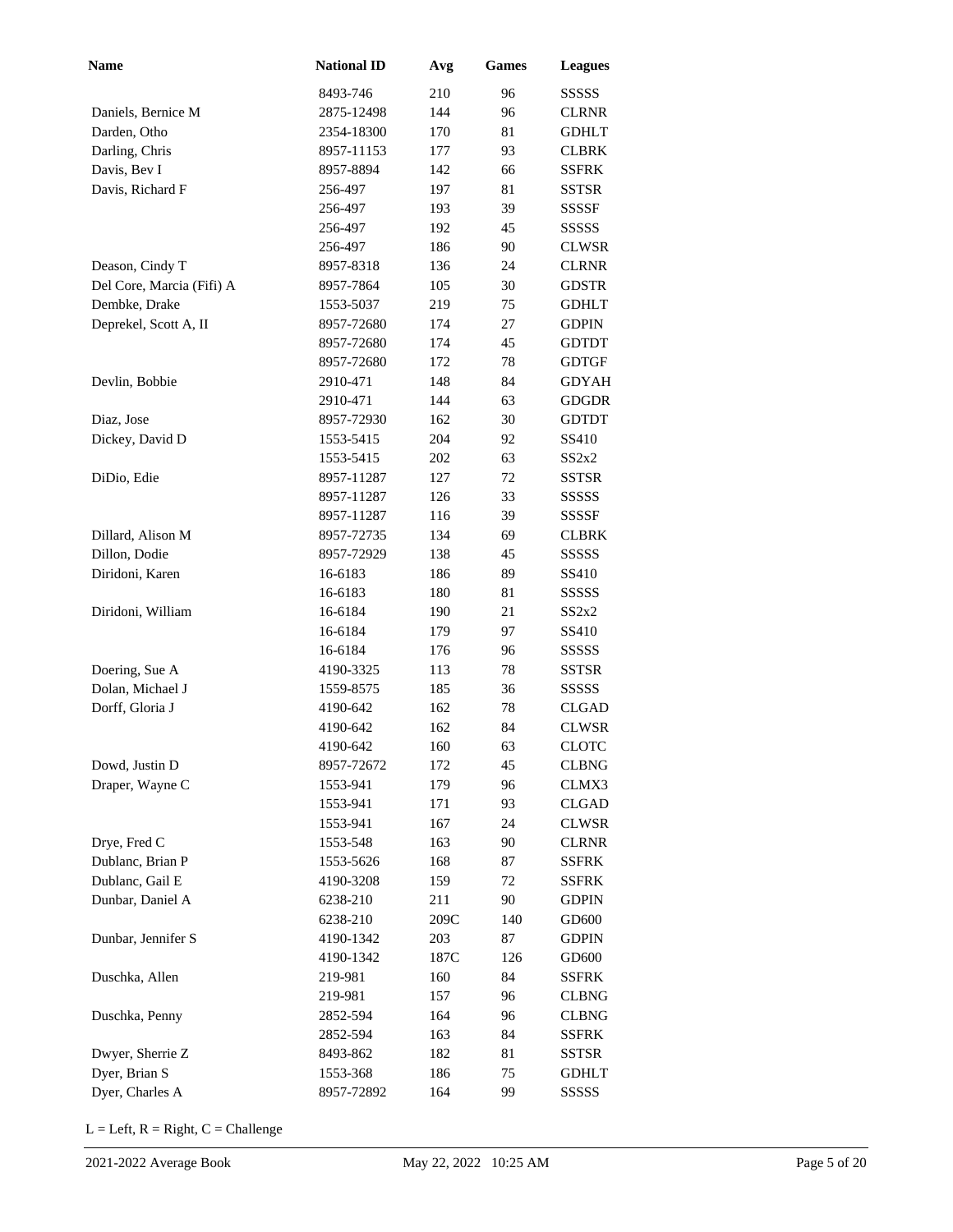| <b>Name</b>            | <b>National ID</b> | Avg  | <b>Games</b> | <b>Leagues</b> |
|------------------------|--------------------|------|--------------|----------------|
| Dyer, Christina        | 11-38637           | 101  | 42           | <b>GDSTR</b>   |
| Dyer, Kathy A          | 8957-72893         | 149  | 99           | SSSSS          |
| Dyer, Lisa M           | 4190-2990          | 153  | 81           | <b>GDHLT</b>   |
| Eberhard, John E       | 1559-1444          | 152  | 42           | SS410          |
| Edinger, Gay           | 4190-431           | 123  | 81           | <b>SSTSR</b>   |
| Eggert, Michael B      | 255-508            | 210  | 96           | <b>CLBNG</b>   |
|                        | 255-508            | 192C | 136          | GD600          |
| Eggert, Sandra         | 18-2661            | 152  | 96           | <b>CLBNG</b>   |
| Enfantino, Joe         | 19-4022            | 173  | 63           | SS2x2          |
| England, Brian         | 8957-72869         | 117  | 87           | <b>CLRNR</b>   |
| Eppen, Kathy L         | 8012-15591         | 109  | 84           | <b>GDHLT</b>   |
| Erickson, Arthur       | 8957-72857         | 133  | 66           | <b>CLOTC</b>   |
| Evans, Alan B          | 1553-1837          | 147  | 86           | <b>CLWSR</b>   |
| Evans, Antoinette M    | 4190-2819          | 141  | 96           | <b>CLGAD</b>   |
|                        | 4190-2819          | 140  | 93           | <b>CLWSR</b>   |
| Evans, Don G           | 1560-19371         | 190  | 93           | <b>CLGAD</b>   |
|                        | 1560-19371         | 176  | 93           | <b>CLWSR</b>   |
| Farnham, Carl          | 8957-72870         | 178  | 84           | <b>CLRNR</b>   |
| Farnworth, Pat L       | 8957-7399          | 121  | 36           | <b>GDSTR</b>   |
| Fernandez, Augastina   | 8957-72853         | 110  | 51           | <b>CLOTC</b>   |
| Ferreira, Charles E    | 8014-99972         | 189  | 90           | <b>GDPIN</b>   |
| Ferreira, Karen A      | 4190-414           | 153  | 66           | CLMX3          |
|                        | 4190-414           | 153  | 69           | <b>CLSCT</b>   |
|                        | 4190-414           | 139  | 57           | <b>GDPIN</b>   |
|                        | 4190-414           | 127  | 26           | <b>GDSTR</b>   |
| Ferro, Mia             | 8957-72921         | 112  | 54           | <b>GDTGF</b>   |
| Ferro, Michael A       | 10-1956405         | 190  | 30           | <b>GDTDT</b>   |
|                        | 10-1956405         | 187  | 57           | <b>GDPIN</b>   |
|                        | 10-1956405         | 185  | 60           | <b>GDTGF</b>   |
| Ferro, Michael A       | 8957-72937         | 150  | 30           | <b>GDTGF</b>   |
| Ferro, Raymond A       | 1559-1788          | 183  | 66           | <b>GDTGF</b>   |
| Fether, Tiffany R      | 8957-72591         | 112  | 80           | <b>GDPIN</b>   |
| Finch, Doris J         | 8957-9838          | 156  | 42           | SSSSF          |
|                        | 8957-9838          | 155  | 72           | <b>SSTSR</b>   |
| Finch, Doug E          | 8957-9751          | 184  | 45           | <b>SSTSR</b>   |
|                        | 8957-9751          | 174  | 42           | <b>SSSSF</b>   |
| Fletcher, Darci        | 8012-41335         | 143  | 84           | <b>CLRNR</b>   |
| Fletcher, Renie L      | 4190-1017          | 162  | 66           | <b>GDPIN</b>   |
| Fleury, Paul E         | 8960-2894          | 139  | 90           | <b>GDYAH</b>   |
| Flint, Becky           | 8493-982           | 171  | 84           | <b>SSTSR</b>   |
| Flint, Larry E         | 8493-981           | 200  | 84           | <b>SSTSR</b>   |
| Flohr, Susan (Susie) E | 4190-2662          | 128  | 81           | <b>GDYAH</b>   |
| Floyd, Dustin          | 8957-7247          | 200  | 87           | <b>GDPIN</b>   |
|                        | 8957-7247          | 185C | 136          | GD600          |
| Floyd, Michael Q       | 1553-1086          | 186  | 71           | <b>GDTGF</b>   |
| Fogle, Kristine M      | 8108-93509         | 155  | 72           | <b>SSFRK</b>   |
| Fogle, Michael A       | 8108-93510         | 200  | 84           | <b>SSFRK</b>   |
| Folz, Kristin          | 8957-72847         | 112  | 75           | <b>GDPIN</b>   |
| Fonseca, Jess          | 266-115            | 202  | 96           | <b>CLWSR</b>   |
| Forsythe, William G    | 1553-228           | 174  | 81           | <b>GDPIN</b>   |
| Foster, Rich J         | 1553-4766          | 189  | 96           | <b>GDPIN</b>   |
| Foster, Richard L, II  | 1553-2814          | 187  | 57           | <b>GDHLT</b>   |
| Fulghum, Debbie A      | 4190-665           | 155  | 81           | <b>GDPIN</b>   |
|                        |                    |      |              |                |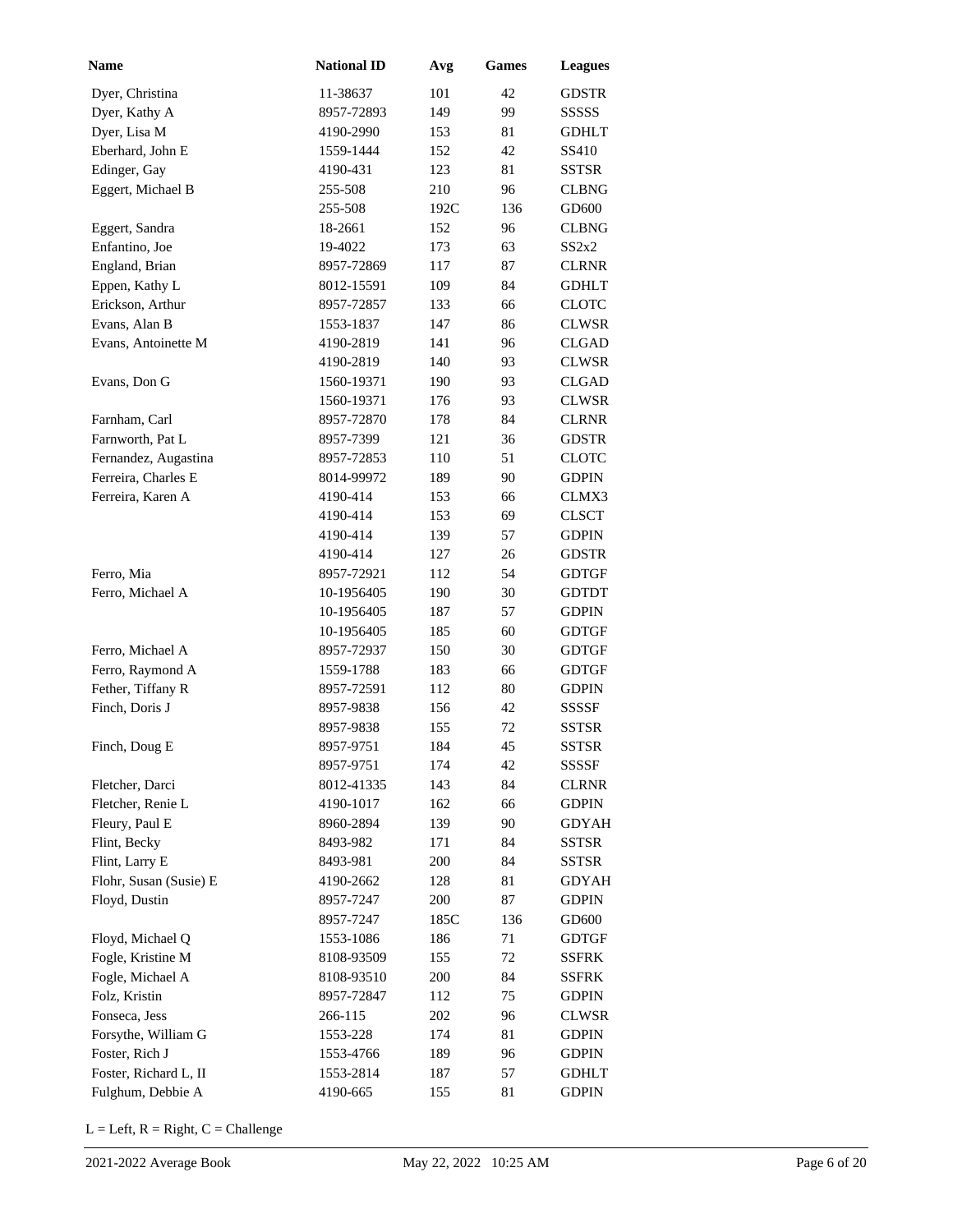| Name                | <b>National ID</b> | Avg  | <b>Games</b> | <b>Leagues</b> |
|---------------------|--------------------|------|--------------|----------------|
| Fulghum, Robert L   | 1553-2236          | 141  | 84           | <b>GDPIN</b>   |
| Gallagher, Tamera K | 8957-72775         | 128  | 63           | SS2x2          |
|                     | 8957-72775         | 122  | 33           | SSSSS          |
|                     | 8957-72775         | 121  | 33           | SSSSF          |
| Gallwey, Julie F    | 4190-107           | 131  | 30           | <b>GDSTR</b>   |
| Garber, Chuck W     | 8957-8168          | 213  | 72           | <b>GDYAH</b>   |
|                     | 8957-8168          | 200  | 93           | <b>GDPIN</b>   |
|                     | 8957-8168          | 186C | 124          | GD600          |
| Gardner, Doris E    | 2911-126           | 166  | 39           | SSSSS          |
|                     | 2911-126           | 163  | 78           | <b>SSFRK</b>   |
|                     | 2911-126           | 161  | 42           | SSSSF          |
|                     | 2911-126           | 159  | 78           | <b>SSTSR</b>   |
| Gates, Alicia       | 8957-72638         | 135  | 87           | <b>GDPIN</b>   |
| Gates, Zachary M    | 8957-10761         | 191  | 93           | <b>GDPIN</b>   |
| Gatrell, Andrew C   | 1553-4672          | 210  | 45           | <b>CLBNG</b>   |
| Gaurano, Laarni     | 8014-102169        | 149  | 69           | SSSSS          |
| Gaynor, Karen S     | 4190-415           | 110  | 87           | <b>GDYAH</b>   |
| Geerhart, George R  | 8957-10776         | 133  | 87           | <b>CLBNG</b>   |
| Geiger, David W     | 1553-6086          | 213  | 63           | <b>GDHLT</b>   |
| Geist, William A    | 8957-72897         | 152  | 64           | <b>GDHLT</b>   |
| Gerber, Elizabeth E | 15-184083          | 146  | 63           | SS2x2          |
| Gerkin, Ashley R    | 8957-10770         | 139  | 45           | <b>CLBNG</b>   |
| Gesselman, Vera V   | 8957-8104          | 133  | 75           | <b>SSTSR</b>   |
| Giardina, Andy M    | 8957-72647         | 155  | 60           | SS2x2          |
| Gilbert, Charles S  | 272-9763           | 167  | 87           | CLMX3          |
|                     | 272-9763           | 164  | 84           | <b>CLGAD</b>   |
| Gilbert, Patricia A | 2900-4284          | 166  | 84           | <b>CLGAD</b>   |
|                     | 2900-4284          | 164  | 90           | CLMX3          |
| Gilmore, Paula J    | 8957-9425          | 154  | 60           | <b>CLRNR</b>   |
|                     | 8957-9425          | 154  | 89           | CLMX3          |
|                     | 8957-9425          | 150  | 87           | <b>CLGAD</b>   |
| Godine, Ashley      | 8957-10864         | 135  | 63           | SSSSS          |
| Goldsworthy, Mark   | 19-16562           | 156  | 60           | SS2x2          |
| Gomes, Roland V     | 272-10221          | 177  | 92           | <b>GDPIN</b>   |
| Gomez, Gus O        | 8957-72783         | 183  | 78           | <b>CLWSR</b>   |
|                     | 8957-72783         | 183  | 90           | <b>CLBNG</b>   |
|                     | 8957-72783         | 164  | 84           | <b>GDPIN</b>   |
|                     | 8957-72783         | 163C | 76           | GD600          |
| Gomez, Jason K      | 8957-10774         | 194  | 96           | <b>CLBNG</b>   |
| Goodlander, Debbie  | 8957-72848         | 97   | 57           | <b>GDPIN</b>   |
| Goodlander, Robert  | 21-5561            | 127  | 93           | <b>GDPIN</b>   |
| Gordon, Dan         | 1553-3509          | 132  | 40           | <b>CLBNG</b>   |
| Gordon, Jackie I    | 4190-381           | 148  | 57           | <b>CLBNG</b>   |
|                     | 4190-381           | 146  | 69           | <b>CLGAD</b>   |
| Gorseth, Reita M    | 8957-10780         | 105  | 87           | GDYAH          |
| Goulart, Lori       | 8957-10434         | 138  | 32           | <b>CLSCT</b>   |
| Gould, Don H        | 8957-72667         | 168  | 81           | <b>CLGAD</b>   |
|                     | 8957-72667         | 166  | 57           | <b>CLOTC</b>   |
|                     | 8957-72667         | 162  | 84           | <b>CLWSR</b>   |
| Gould, Mallorie     | 8957-72650         | 178  | 78           | <b>CLGAD</b>   |
|                     | 8957-72650         | 171  | 57           | <b>CLOTC</b>   |
|                     | 8957-72650         | 171  | 86           | <b>CLWSR</b>   |
| Gravkin, Patty      | 8960-3936          | 110  | 34           | <b>GDSTR</b>   |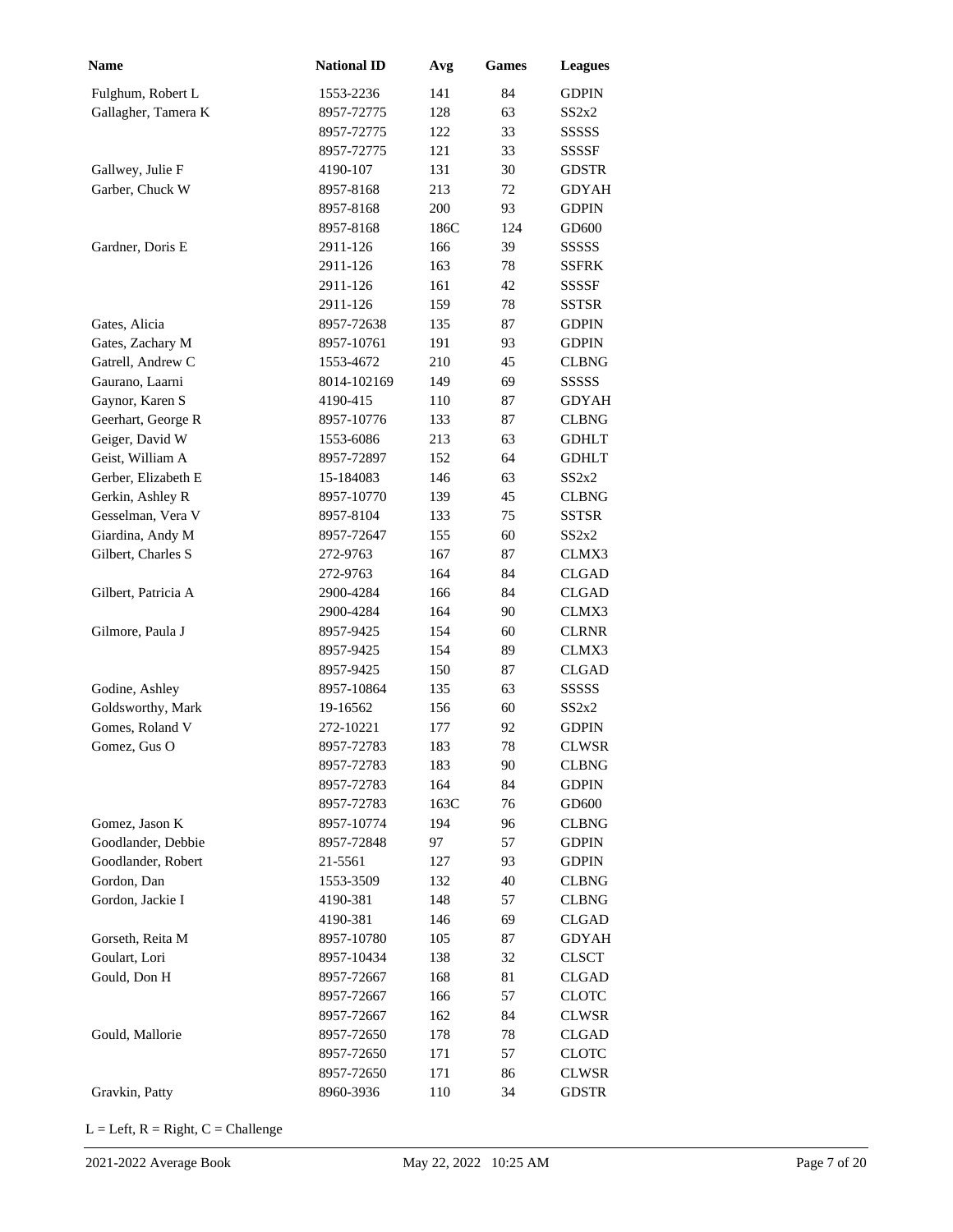| Name                    | <b>National ID</b> | Avg | Games | <b>Leagues</b> |
|-------------------------|--------------------|-----|-------|----------------|
|                         | 8960-3936          | 105 | 66    | <b>GDGDR</b>   |
| Gray, Shirley N         | 2869-226           | 144 | 96    | <b>CLWSR</b>   |
| Greenlee, Renea C       | 4190-1058          | 177 | 78    | <b>GDHLT</b>   |
| Greenlee, Wade S        | 1553-4966          | 184 | 57    | <b>GDHLT</b>   |
| Greenman, Larry         | 8957-8842          | 191 | 90    | GDYAH          |
| Greenman, Lynn          | 8957-9443          | 133 | 90    | <b>GDYAH</b>   |
| Greer, Jeff P           | 1553-5521          | 138 | 36    | <b>SSFRK</b>   |
| Gregorich, Andrew J     | 279-316            | 191 | 66    | <b>GDPIN</b>   |
| Griffin, Brad T         | 8957-11113         | 148 | 84    | <b>CLRNR</b>   |
| Griffin, Holly          | 21-5560            | 129 | 84    | <b>CLRNR</b>   |
| Griffin, Kevin T        | 8012-14910         | 202 | 93    | <b>CLRNR</b>   |
| Griffin, Paula A        | 4190-1059          | 144 | 96    | <b>CLRNR</b>   |
| Guinn, Judy R           | 2910-206           | 159 | 57    | <b>CLOTC</b>   |
|                         | 2910-206           | 158 | 69    | CLWSR          |
| Guzman, Arcadia         | 21-8877            | 144 | 63    | SS2x2          |
| Haber, Cathy            | 8957-9858          | 112 | 39    | GDSTR          |
| Haber, Randie P         | 1553-3219          | 161 | 90    | CLMX3          |
|                         | 1553-3219          | 156 | 96    | <b>CLGAD</b>   |
| Haddix, Robert D        | 1553-4769          | 168 | 87    | <b>GDPIN</b>   |
| Haigney, Dianne L       | 8957-9552          | 143 | 75    | <b>GDHLT</b>   |
| Haigney, Robert P       | 8957-9645          | 148 | 75    | <b>GDHLT</b>   |
| Haley, Sue              | 8957-10291         | 116 | 36    | <b>GDSTR</b>   |
|                         | 8957-10291         | 115 | 84    | <b>GDYAH</b>   |
|                         | 8957-10291         | 114 | 66    | <b>GDGDR</b>   |
| Hall, Chrissy V         | 2867-395           | 158 | 81    | <b>CLWSR</b>   |
|                         | 2867-395           | 156 | 84    | <b>CLGAD</b>   |
| Hall, Robert W          | 8957-72909         | 129 | 71    | <b>CLWSR</b>   |
| Hall, Tim               | 227-1471           | 179 | 81    | <b>CLGAD</b>   |
|                         | 227-1471           | 174 | 87    | <b>CLWSR</b>   |
| Hana, Teresa            | 4190-1444          | 109 | 87    | <b>GDTGF</b>   |
| Hanover, Charlene L     | 4190-2830          | 126 | 57    | SS2x2          |
| Hardin, Carol C         | 8769-7375          | 166 | 84    | CLWSR          |
| Harkins, Colleen        | 8957-72820         | 138 | 65    | SSSSS          |
| Harris, Candice S       | 8957-12467         | 144 | 84    | <b>CLBNG</b>   |
| Harris, Kelli           | 8957-72792         | 153 | 63    | SS2x2          |
| Harrison, Walter B      | 1553-4158          | 175 | 90    | <b>CLGAD</b>   |
|                         | 1553-4158          | 174 | 87    | CLMX3          |
| Harvey, Darla M         | 15-3807            | 128 | 52    | <b>GDHLT</b>   |
| Harvey, Garrett M       | 15-3829            | 196 | 78    | <b>GDHLT</b>   |
| Harvey, Michael 0       | 15-3811            | 159 | 84    | <b>GDHLT</b>   |
| Hasseler, Larry D       | 8957-72778         | 139 | 78    | <b>CLBNG</b>   |
| Haugh, Steven A         | 8957-11219         | 117 | 93    | <b>CLBNG</b>   |
| Hayes, Brenda D         | 4190-1784          | 119 | 80    | <b>GDYAH</b>   |
| Hayes, Edgar L          | 1553-4655          | 135 | 75    | <b>GDYAH</b>   |
| Heddy, Caroline L       | 4190-2747          | 156 | 96    | <b>CLSCT</b>   |
| Heidemann, Lila L       | 4190-509           | 174 | 83    | SSSSS          |
|                         | 4190-509           | 168 | 79    | CLGAD          |
| Heitman, Eric D         | 245-2068           | 204 | 90    | <b>CLBNG</b>   |
| Heitzke, Angel L        | 8957-7264          | 120 | 57    | <b>GDHLT</b>   |
| Henricksen, Christine A | 4190-1072          | 146 | 84    | <b>CLRNR</b>   |
| Hensley, Karna D        | 8957-12550         | 135 | 71    | <b>CLBRK</b>   |
| Hernandez, Dawne A      | 4190-651           | 132 | 75    | <b>GDTGF</b>   |
| Herpich, Marsha C       | 2900-6761          | 129 | 66    | <b>CLOTC</b>   |
|                         |                    |     |       |                |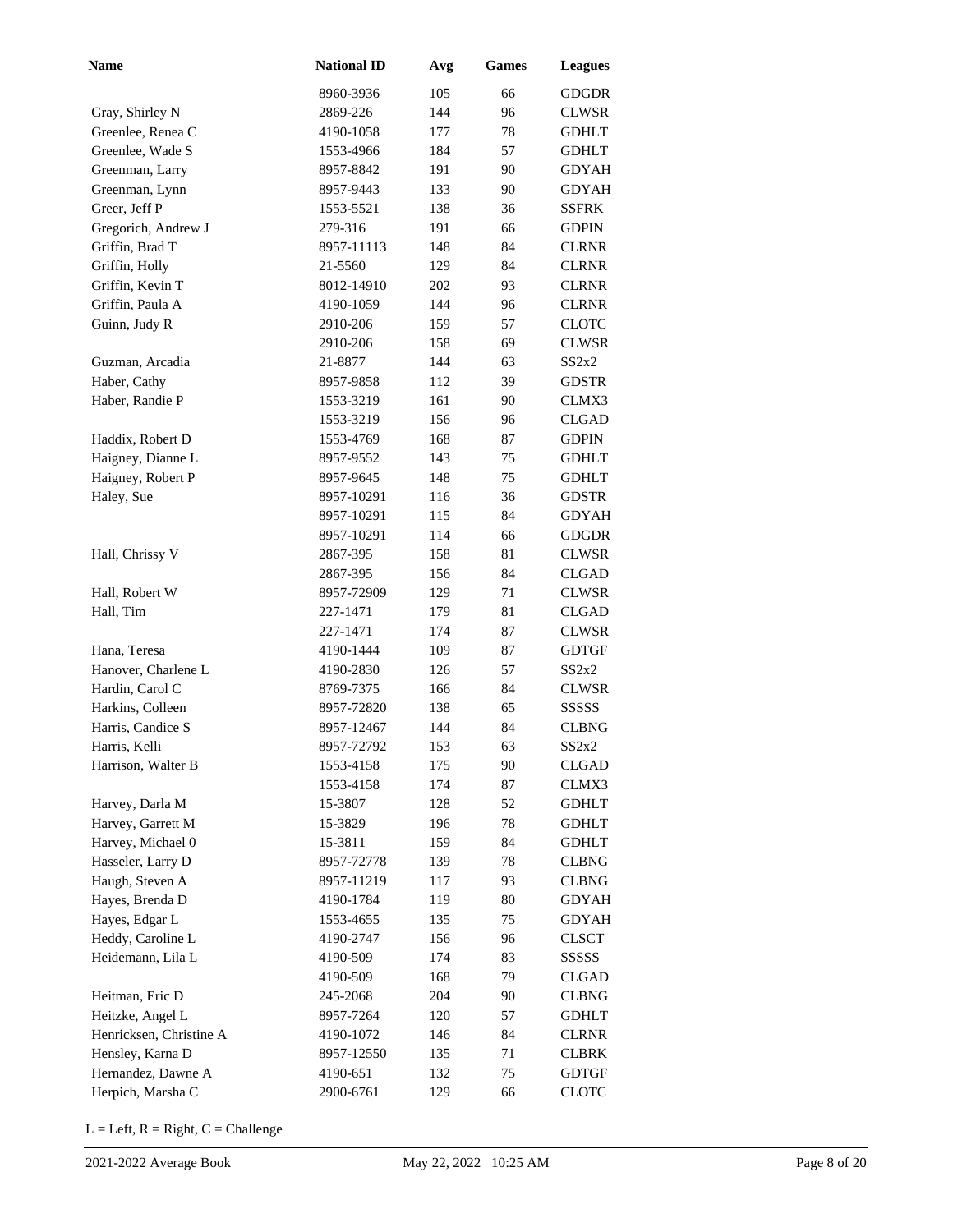| <b>Name</b>                           | <b>National ID</b> | Avg  | <b>Games</b> | <b>Leagues</b>               |
|---------------------------------------|--------------------|------|--------------|------------------------------|
| Hibler, Sandra C                      | 2910-499           | 178  | 75           | SSTSR                        |
| Hiltgen, Kathleen L                   | 8957-7175          | 162  | 96           | <b>CLWSR</b>                 |
| Hitt, Gary B                          | 8957-9954          | 167  | 60           | <b>CLOTC</b>                 |
| Hochsprung, Debbie J                  | 6238-2             | 135  | 66           | GDGDR                        |
|                                       | 6238-2             | 129  | 57           | <b>GDPIN</b>                 |
| Hogan, June A                         | 4197-193           | 140  | 39           | SSTSR                        |
| Hollstrom, Steve J                    | 8957-8518          | 139  | 39           | SSSSS                        |
|                                       | 8957-8518          | 131  | 33           | SSSSF                        |
| Homentowski, Pamela J                 | 2894-4042          | 154  | 63           | <b>CLOTC</b>                 |
| Honorato, Frank, Jr                   | 253-15108          | 205  | 90           | <b>GDPIN</b>                 |
| Hoppe, Adam D                         | 8957-72906         | 129  | 81           | <b>CLBNG</b>                 |
| Hoppe, Wesley                         | 8957-72907         | 141  | 75           | <b>CLBNG</b>                 |
| Horse, Teresa                         | 8957-10925         | 126  | 78           | <b>SSFRK</b>                 |
|                                       | 8957-10925         | 126  | 84           | <b>SSSSS</b>                 |
| Horvath, Joseph T                     | 8957-10885         | 156  | 48           | <b>CLOTC</b>                 |
| Houston, Robert W                     | 8957-10777         | 121  | 90           | <b>GDYAH</b>                 |
| Houston, Rosalie A                    | 8957-10277         | 122  | 90           | <b>GDYAH</b>                 |
| Howerton, Toni A                      | 8014-100830        | 147  | 29           | <b>GDSTR</b>                 |
|                                       | 8014-100830        | 146  | 48           | <b>GDPIN</b>                 |
| Howerton, Tony M                      | 8014-100832        | 186  | 54           | <b>GDPIN</b>                 |
| Hrindo, Andrew                        | 8957-72934         | 167  | 21           | CLMX3                        |
|                                       | 8957-72934         | 160  | 21           | CLWSR                        |
| Huckabay, Debbie                      | 4190-1463          | 118  | 24           | <b>GDPIN</b>                 |
| Hunter, Winterhawk                    | 8957-12484         | 167  | 81           | <b>CLRNR</b>                 |
| Huttman, Nick T                       | 1553-4528          | 222  | 87           | SSFRK                        |
|                                       | 1553-4528          | 218  | 96           | <b>CLBNG</b>                 |
|                                       | 1553-4528          | 210  | 96           | <b>GDPIN</b>                 |
|                                       | 1553-4528          | 187C | 140          | GD600                        |
| Hyman, Pawn                           | 8957-72784         | 111  | 84           | <b>GDTGF</b>                 |
|                                       | 8957-72784         | 108  | 96           | <b>GDPIN</b>                 |
| Hyman, Todd M                         | 2596-6258          | 207  | 78           | <b>GDTGF</b>                 |
|                                       | 2596-6258          | 206  | 86           | <b>GDPIN</b>                 |
|                                       | 2596-6258          | 189C | 36           | GD600                        |
| Ingram, John M                        | 8012-15587         | 158  | 84           | <b>GDHLT</b>                 |
| Irving, Corey J                       | 1553-4580          | 182  | 98           | SS410                        |
|                                       | 1553-4580          | 176  | 87           | <b>SSFRK</b>                 |
|                                       | 8957-11297         | 134  | 24           | <b>GDGDR</b>                 |
| Isenberg, Daneen A<br>Islas, Robert G | 222-31262          | 153  | 96           |                              |
| Islas-Paredes, Tessa K                | 8957-72817         | 94   | 96           | <b>CLBRK</b><br><b>CLBRK</b> |
| Jackson, Don                          | 1553-5817          | 175  | 75           | <b>GDHLT</b>                 |
| Jackson, Sandy                        |                    |      | 80           | <b>GDHLT</b>                 |
|                                       | 8828-47908         | 157  |              |                              |
| Jacobs, Carol A                       | 4198-17            | 151  | 92           | <b>CLGAD</b>                 |
|                                       | 4198-17            | 145  | 90           | CLMX3                        |
| Jaffe, Paul R                         | 1553-2179          | 178  | 54           | <b>GDPIN</b>                 |
| Jarvise, Sharon J                     | 8708-13436         | 147  | 84           | <b>SSTSR</b>                 |
| Jeanblanc, Cheryl R                   | 8957-8169          | 159  | 30           | SSSSF                        |
|                                       | 8957-8169          | 152  | 61           | <b>CLRNR</b>                 |
| Jemtegaard, Judith A                  | 4190-382           | 130  | 90           | <b>CLBNG</b>                 |
| Jensen, Anthony                       | 8957-72873         | 163  | 63           | <b>GDTGF</b>                 |
| Jensen, Joshlyn                       | 8957-72874         | 128  | 72           | <b>GDTGF</b>                 |
| Johnson, Ada R                        | 4190-1089          | 118  | 66           | <b>SSFRK</b>                 |
| Johnson, Carl L                       | 8957-9006          | 168  | 52           | <b>GDHLT</b>                 |
| Johnson, Darla A                      | 8618-4578          | 183  | 48           | GDPIN                        |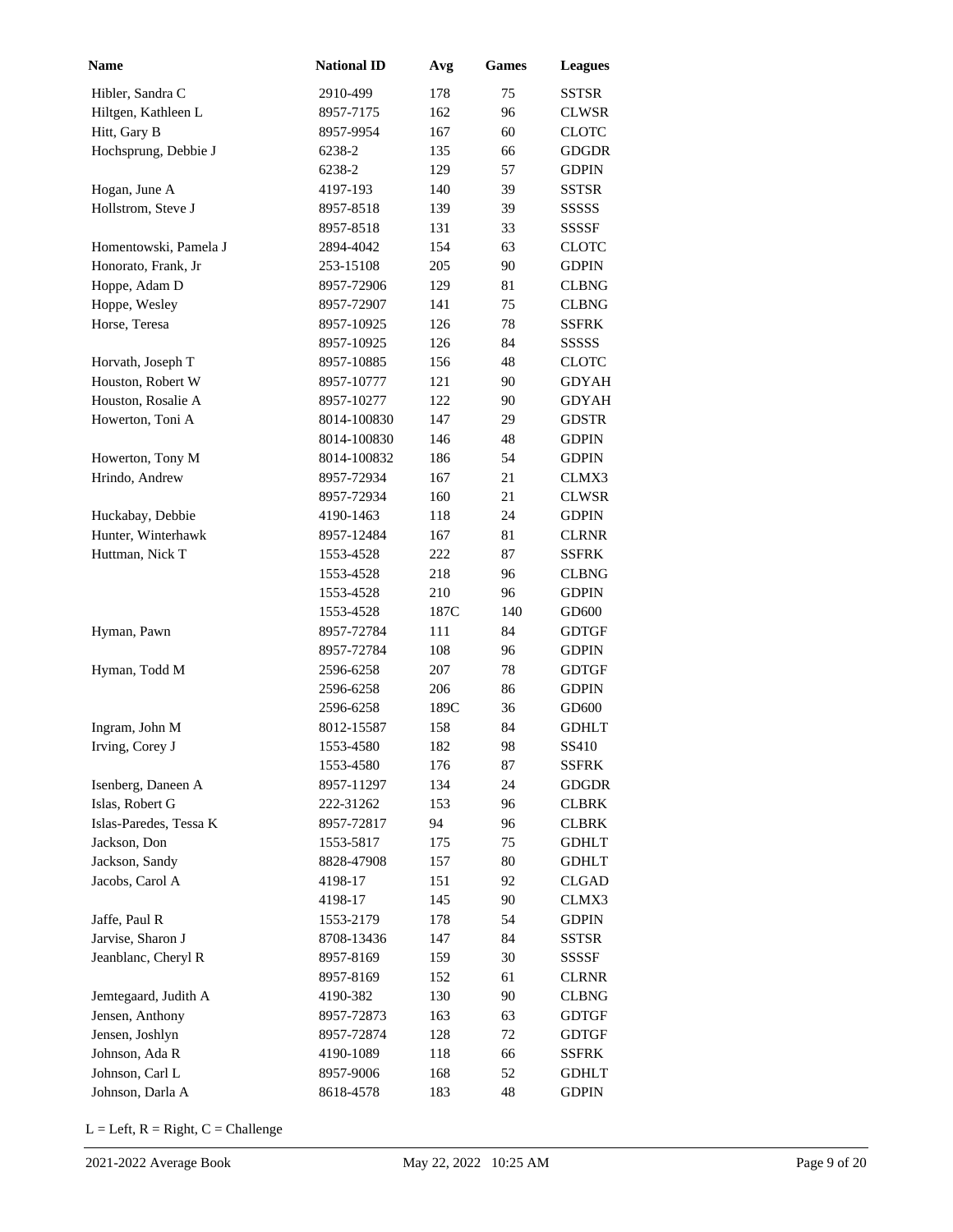| Name                      | <b>National ID</b> | Avg  | <b>Games</b> | <b>Leagues</b> |
|---------------------------|--------------------|------|--------------|----------------|
| Jones, Jacob              | 6238-82            | 199  | 66           | <b>CLOTC</b>   |
| Jones, Jerome P           | 8957-9749          | 171  | 57           | <b>CLOTC</b>   |
| Jones, Joyce A            | 4190-383           | 132  | 83           | <b>CLWSR</b>   |
| Jones, Portia L           | 8957-72916         | 116  | 34           | <b>CLOTC</b>   |
| Jorgensen, Sandi          | 8957-10271         | 133  | 72           | <b>GDYAH</b>   |
|                           | 8957-10271         | 132  | 59           | <b>GDGDR</b>   |
| Kane, Brittany            | 8957-72875         | 101L | 66           | <b>GDTGF</b>   |
|                           | 8957-72875         | 101R | 66           | <b>GDTGF</b>   |
| Keating, Martha A         | 4190-2864          | 97   | 33           | <b>GDSTR</b>   |
| Kendall, Chelsey M        | 8957-12393         | 127  | 93           | <b>CLBRK</b>   |
| Kenton, Carolyn M         | 4190-720           | 145  | 62           | <b>SSFRK</b>   |
|                           | 4190-720           | 144  | 96           | <b>CLRNR</b>   |
| Kephart, Raelda A         | 4190-1097          | 172  | 93           | <b>CLSCT</b>   |
| Kerry, Douglas G          | 8957-72914         | 153  | 75           | <b>CLBRK</b>   |
| Kidd, Peggy               | 8957-72910         | 93   | 93           | <b>CLWSR</b>   |
| Kincheloe, Cathie L       | 8957-10340         | 114  | 42           | <b>SSSSS</b>   |
|                           | 8957-10340         | 114  | 42           | <b>SSSSF</b>   |
| King, Jason R             | 929-7622           | 201  | 75           | <b>GDHLT</b>   |
| King, Nickolas J          | 1553-4759          | 186  | 81           | <b>GDHLT</b>   |
| Kirk, Nancy M             | 384-27862          | 121  | 39           | <b>SSSSF</b>   |
|                           | 384-27862          | 119  | 30           | SSSSS          |
| Kleen, Deborah L          | 2886-44850         | 149  | 43           | SSSSS          |
|                           | 2886-44850         | 143  | 42           | SSSSF          |
| Kleen, Matt               | 253-54907          | 210  | 45           | SSSSS          |
|                           | 253-54907          | 210  | 93           | SS410          |
|                           | 253-54907          | 208  | 21           | <b>SSTSR</b>   |
|                           | 253-54907          | 207  | 33           | SSSSS          |
|                           | 253-54907          | 203  | 42           | SSSSF          |
| Klier, Jan                | 8957-12711         | 107  | 72           | <b>GDGDR</b>   |
| Knowles, Lindsey          | 8957-72889         | 120  | 81           | <b>SSFRK</b>   |
| Knutson, Lee L            | 1553-4780          | 168  | 87           | <b>CLRNR</b>   |
| Koepke, Katherine M       | 4190-329           | 182  | 87           | <b>CLGAD</b>   |
|                           | 4190-329           | 181  | 87           | CLMX3          |
| Koepper, David S          | 274-23663          | 140  | 75           | <b>GDPIN</b>   |
| Koepper, Martie L         | 8957-10508         | 115  | 81           | <b>GDPIN</b>   |
| Kollar, Edward, JR        | 20-38607           | 212  | 45           | <b>SSFRK</b>   |
|                           | 20-38607           | 209  | 95           | SS410          |
| Konicke, Julie            | 8957-72658         | 109  | 60           | <b>CLRNR</b>   |
| Krawchuk, Carol A         | 9142-3178          | 147  | 87           | SSTSR          |
| Krawchuk, David R         | 9142-3135          | 199  | 87           | SSTSR          |
| Kreis, Chip               | 8957-72849         | 127  | 87           | GDPIN          |
| Krouskoupf, April S       | 2910-533           | 134  | 90           | <b>GDPIN</b>   |
| Kubal, Craig M            | 279-504            | 165  | 93           | <b>GDPIN</b>   |
| Kudenov, William "Bill" A | 11-5490            | 190  | 36           | SSSSS          |
|                           | 11-5490            | 190  | 42           | SSSSF          |
|                           | 11-5490            | 189  | 63           | SSTSR          |
|                           | 11-5490            | 173  | 57           | SS2x2          |
|                           | 11-5490            | 171  | 84           | <b>GDYAH</b>   |
| Kuykendall, Mike          | 8957-72839         | 128  | 93           | <b>GDPIN</b>   |
| La Fontaine, Cathy C      | 2845-1893          | 134  | 78           | GDYAH          |
| La Fontaine, Michael A    | 210-5313           | 165  | 90           | GDYAH          |
| La Hue, Jim M             | 8957-9900          | 173  | 81           | <b>GDHLT</b>   |
| Lahmann, Kevin D          | 1553-1630          | 205  | 67           | GDTGF          |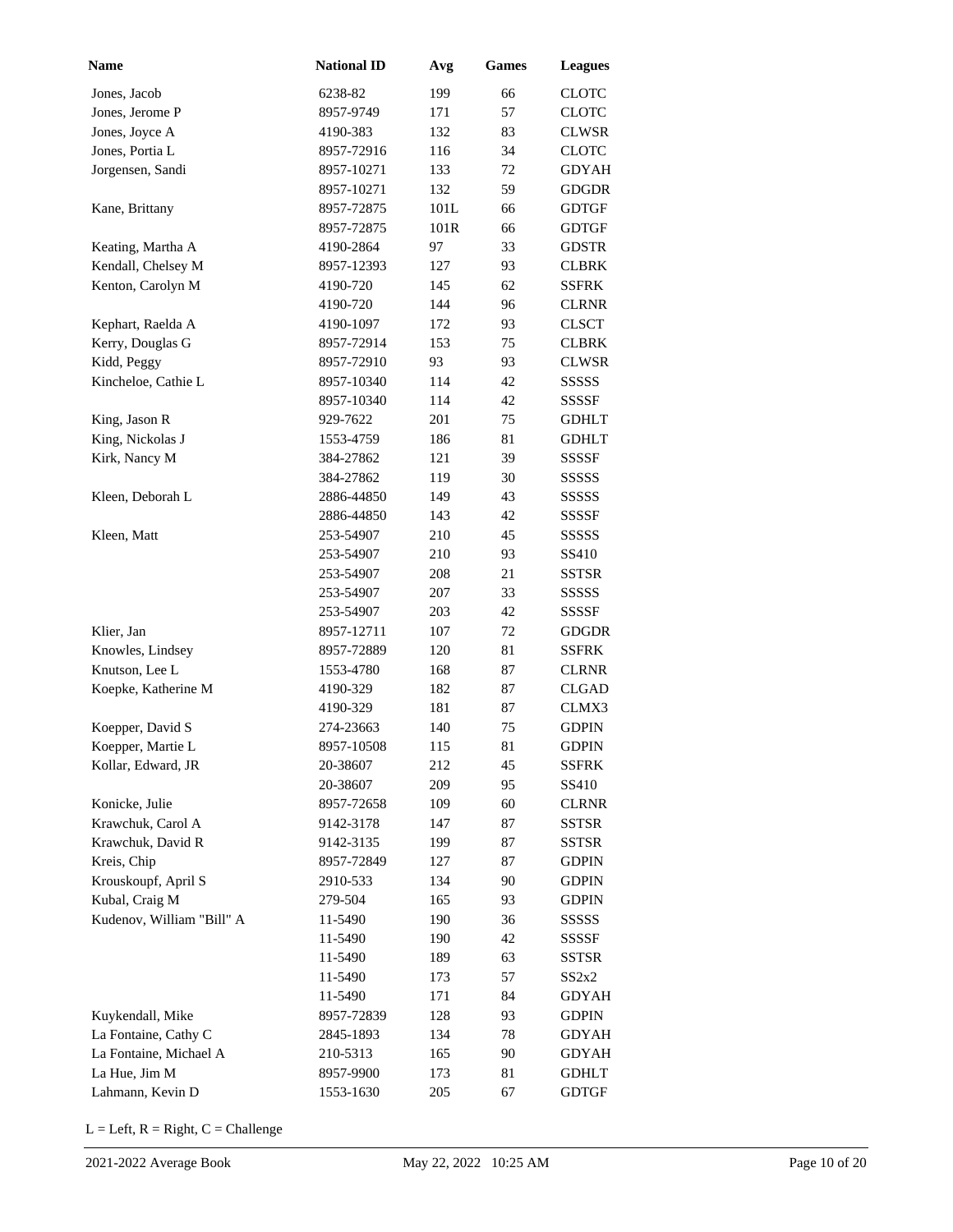| <b>Name</b>                  | <b>National ID</b> | Avg        | <b>Games</b> | <b>Leagues</b>        |
|------------------------------|--------------------|------------|--------------|-----------------------|
| Landro, Debra L              | 8957-9937          | 112        | 27           | <b>GDSTR</b>          |
| Lane, Peyton N               | 8957-72913         | 92         | 93           | <b>CLBNG</b>          |
| Langford, John               | 1557-253           | 152        | 84           | <b>SSTSR</b>          |
| Larrouy, Julian J, Jr        | 1553-1259          | 162        | 90           | CLGAD                 |
|                              | 1553-1259          | 156        | 84           | SSTSR                 |
| Lavelle, Aaron B             | 6238-149           | 206        | 87           | <b>GDPIN</b>          |
|                              | 6238-149           | 185C       | 132          | GD600                 |
| Leeper, Diane                | 8957-72670         | 117        | 93           | <b>GDPIN</b>          |
|                              | 8957-72670         | 109        | 51           | <b>GDYAH</b>          |
| Lefever, Guy                 | 1553-5957          | 167        | 78           | SSSSS                 |
|                              | 1553-5957          | 154        | 75           | <b>CLWSR</b>          |
| Lehmkuhl, Kathleen (Kathy) A | 8957-7002          | 101        | 36           | <b>GDSTR</b>          |
| Lent, Hoss                   | 8957-72861         | 164        | 87           | <b>CLBNG</b>          |
|                              | 8957-72861         | 148        | 84           | <b>GDPIN</b>          |
| Lethcoe, David A             | 1553-143           | 213        | 72           | <b>GDHLT</b>          |
|                              | 1553-143           | 207        | 78           | <b>GDPIN</b>          |
| Lethcoe, Kyle                | 6238-546           | 200        | 81           | <b>GDPIN</b>          |
| Lethcoe, Ronda K             | 4190-1117          | 160        | 81           | <b>GDPIN</b>          |
| Lethcoe, Tyler               | 6238-1176          | 186        | 93           | <b>GDPIN</b>          |
| Lewis, Charlyn L             | 4190-1120          | 129        | 42           | <b>GDSTR</b>          |
| Lewis, Jim G                 | 4190-31            | 184        | 48           | <b>GDYAH</b>          |
| Lewis, Waynette J            | 4190-650           |            | 96           |                       |
|                              | 4190-650           | 169<br>158 | 90           | CLMX3<br><b>GDYAH</b> |
|                              |                    |            | 42           |                       |
|                              | 4190-650           | 156<br>83  |              | <b>GDSTR</b>          |
| Limgenco, Rosalie            | 8957-72927         |            | 33           | <b>GDSTR</b>          |
| Linehan, Michael T           | 1553-2610          | 168        | 72           | <b>SSFRK</b>          |
| Lirange, Robert A, JR        | 18-102304          | 193        | 54           | SS2x2                 |
| Lohmiller, John M, Jr        | 8957-72779         | 174        | 30           | SSSSS                 |
| Lopes, Linda L               | 8957-12379         | 127        | 66           | <b>CLOTC</b>          |
|                              | 8957-12379         | 126        | 93           | <b>CLSCT</b>          |
| Lopez, Aaron                 | 8957-8273          | 170        | 63           | <b>CLOTC</b>          |
|                              | 8957-8273          | 158        | 21           | <b>GDPIN</b>          |
| Loredo, Joe G                | 226-12737          | 167        | 71           | <b>GDYAH</b>          |
| Loshbough, Brian             | 15-10784           | 143        | 57           | SS2x2                 |
| Loupe, Darren K              | 8957-9837          | 193        | 96           | <b>CLBNG</b>          |
| Loupe, Paola C               | 8957-9836          | 144        | 84           | <b>CLBNG</b>          |
| Love, Krissy                 | 8957-72891         | 129        | 63           | SS2x2                 |
| Lucas, Dylan                 | 8957-72932         | 194        | 27           | <b>GDTGF</b>          |
| Luckau, Brigitte P           | 8118-2651          | 128        | 87           | GDYAH                 |
|                              | 8118-2651          | 121        | 72           | <b>GDGDR</b>          |
| Luster, Cassandra B          | 4190-1918          | 166        | 78           | <b>GDHLT</b>          |
| Luster, Mary W               | 4190-1919          | 160        | 78           | <b>GDHLT</b>          |
| Maddox, Georgette "Jetty"    | 4190-583           | 151        | 61           | <b>CLGAD</b>          |
|                              | 4190-583           | 141        | 33           | <b>GDSTR</b>          |
| Madson, Heather              | 8957-10659         | 116        | 78           | <b>SSFRK</b>          |
| Mafua, Sandy M               | 9246-800           | 126        | 84           | SSTSR                 |
| Mager, Mary L                | 3026-13261         | 116        | 45           | <b>CLOTC</b>          |
| Malone, Chad M               | 8957-7714          | 131        | 84           | <b>CLRNR</b>          |
| Malone, Chavin H             | 8957-7726          | 120        | 93           | <b>CLBNG</b>          |
| Malone, Ramona B             | 8957-7719          | 114        | 93           | <b>CLBNG</b>          |
|                              | 8957-7719          | 109        | 91           | <b>CLRNR</b>          |
| Malsbury, Bob R              | 8957-12525         | 160        | 84           | <b>GDHLT</b>          |
| Manfredi, Roxanne L          | 8957-9457          | 134        | 72           | <b>SSTSR</b>          |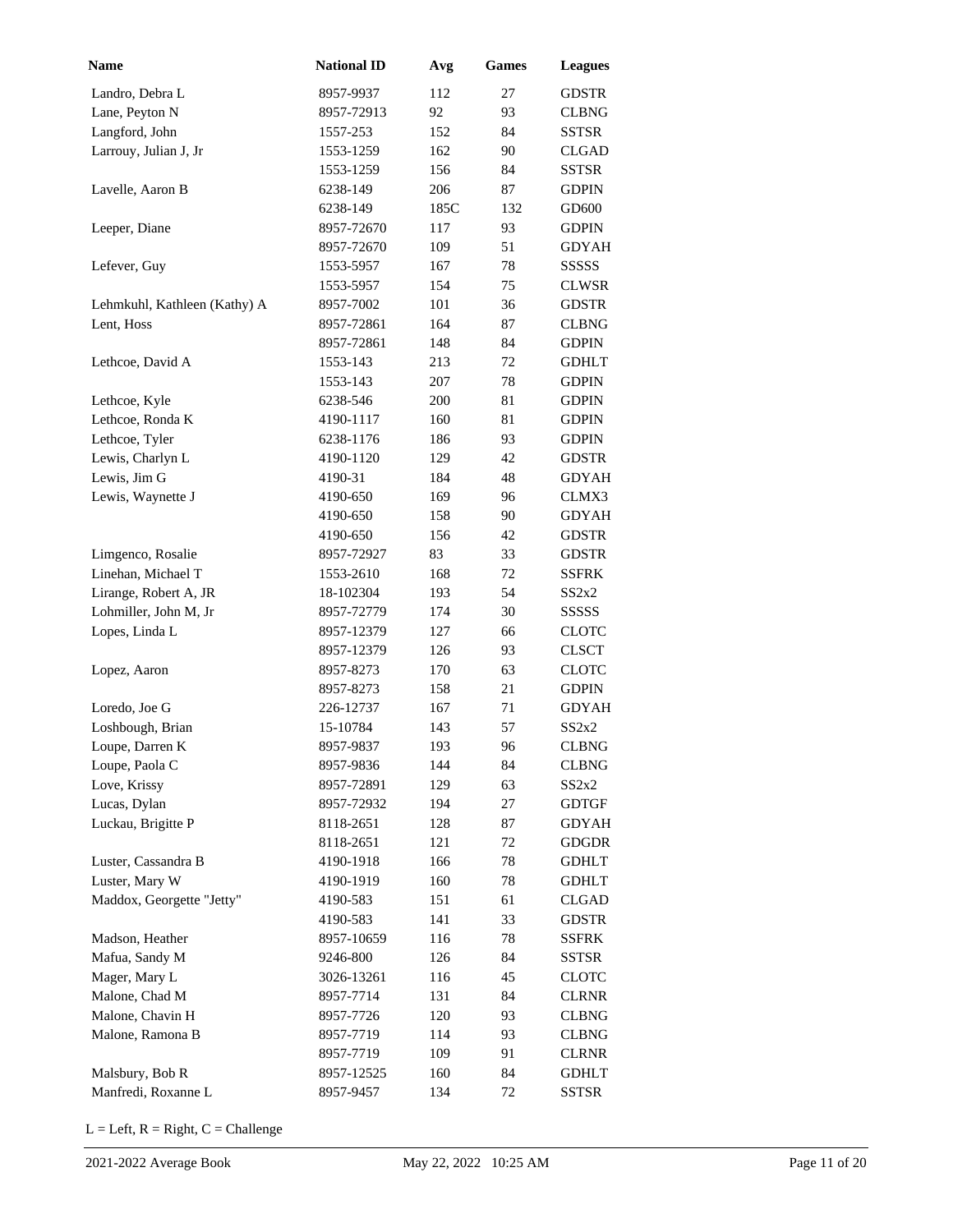| <b>Name</b>          | <b>National ID</b> | Avg  | <b>Games</b> | <b>Leagues</b> |
|----------------------|--------------------|------|--------------|----------------|
| Martin, Billy W      | 1553-4908          | 183  | 84           | <b>SSTSR</b>   |
| Martin, Don          | 8493-606           | 152  | 81           | <b>SSTSR</b>   |
| Martin, Janet E      | 4190-1987          | 131  | 81           | <b>SSTSR</b>   |
| Martinez, Carlos     | 1553-5837          | 198  | 90           | <b>GDTGF</b>   |
|                      | 1553-5837          | 189  | 96           | <b>GDPIN</b>   |
| Martinez, Denise M   | 4190-361           | 164  | 90           | <b>CLBNG</b>   |
| Martinez, Luis       | 8957-11124         | 176  | 87           | <b>GDTGF</b>   |
|                      | 8957-11124         | 176  | 90           | <b>GDPIN</b>   |
| Martinez, Robert     | 8957-72859         | 179  | 63           | <b>CLOTC</b>   |
|                      | 8957-72859         | 177  | 84           | <b>CLBNG</b>   |
|                      | 8957-72859         | 166  | 90           | <b>GDPIN</b>   |
| Mason, Kevin         | 279-744            | 146  | 93           | <b>GDPIN</b>   |
| Matha, Richard       | 8957-72876         | 127  | 21           | <b>GDTGF</b>   |
| McBride, Michael D   | 20-1372            | 136  | 36           | <b>CLBNG</b>   |
| McBride, Tammy D     | 20-1960            | 96   | 36           | <b>CLBNG</b>   |
| Mcconnohie, Gail A   | 8957-72782         | 127  | 87           | <b>CLBNG</b>   |
| McCoy, Brandy R      | 21-12260           | 97   | 54           | SS2x2          |
| Mcdermott, Jacob P   | 8957-12473         | 147  | 93           | <b>CLBNG</b>   |
| McDonald, Larry K    | 1553-2373          | 213  | 87           | <b>CLBRK</b>   |
|                      | 1553-2373          | 210  | 84           | <b>CLRNR</b>   |
| Mcgee, Brandon A     | 8957-12618         | 167  | 86           | <b>CLBRK</b>   |
| Mcgee, Sean P        | 8957-9972          | 170  | 90           | <b>CLBRK</b>   |
| Mcghee, Bobby J      | 1553-4460          | 168  | 93           | <b>CLBNG</b>   |
| Mcguire, Pam         | 8957-8538          | 121  | 39           | <b>GDSTR</b>   |
| Mcintosh, Florence H | 8957-8212          | 131  | 84           | <b>SSTSR</b>   |
| Mckew, Kimberlee L   | 4190-877           | 164  | 84           | <b>GDHLT</b>   |
| Mckovich, Nolan R    | 1553-4986          | 168  | 92           | SS410          |
| Mclaughlin, John J   | 8957-10923         | 147  | 78           | <b>CLRNR</b>   |
| Mcleod, Mike D       | 1553-2007          | 147  | 65           | <b>CLOTC</b>   |
|                      | 1553-2007          | 146  | 80           | <b>GDHLT</b>   |
| Mclinden, Andrew P   | 8957-10465         | 198  | 96           | <b>SSSSS</b>   |
|                      | 8957-10465         | 169C | 112          | GD600          |
| Mcnutt, RC           | 1553-5116          | 148  | 96           | <b>CLBRK</b>   |
| Meeden, Marty G      | 8957-72654         | 176  | 93           | <b>CLRNR</b>   |
| Melen, Kathleen M    | 8957-8626          | 135  | 99           | <b>SSSSSS</b>  |
| Melen, Philip J      | 8957-7807          | 188  | 96           | <b>SSSSS</b>   |
|                      | 8957-7807          | 173  | 90           | <b>CLRNR</b>   |
| Menesini, Cindy L    | 4197-354           | 133  | 83           | <b>SSTSR</b>   |
| Merrithew, Monty     | 20-38520           | 167  | 98           | SS410          |
|                      | 20-38520           | 161  | 51           | <b>SSFRK</b>   |
| Milazzo, Budd        | 8957-8467          | 215  | 75           | SS410          |
|                      | 8957-8467          | 209  | 81           | SSSSS          |
|                      | 8957-8467          | 190  | 69           | <b>GDPIN</b>   |
| Milazzo, Thomas J    | 8957-8469          | 200  | 87           | SSSSS          |
|                      | 8957-8469          | 199  | 97           | SS410          |
|                      | 8957-8469          | 186  | 63           | <b>CLRNR</b>   |
|                      | 8957-8469          | 171  | 33           | <b>GDPIN</b>   |
| Miller, Benjamin     | 8957-10987         | 149  | 87           | <b>GDPIN</b>   |
| Miller, Carissa L    | 21-11736           | 101  | 54           | SS2x2          |
| Miller, Gaylene A    | 4198-8628          | 83   | 39           | <b>GDSTR</b>   |
| Miller, Robert M     | 21-8168            | 188  | 57           | SS2x2          |
| Miller, Stuart A     | 8957-72754         | 120  | 81           | <b>GDYAH</b>   |
| Milligan, Mary C     | 4197-71            | 150  | 60           | SSTSR          |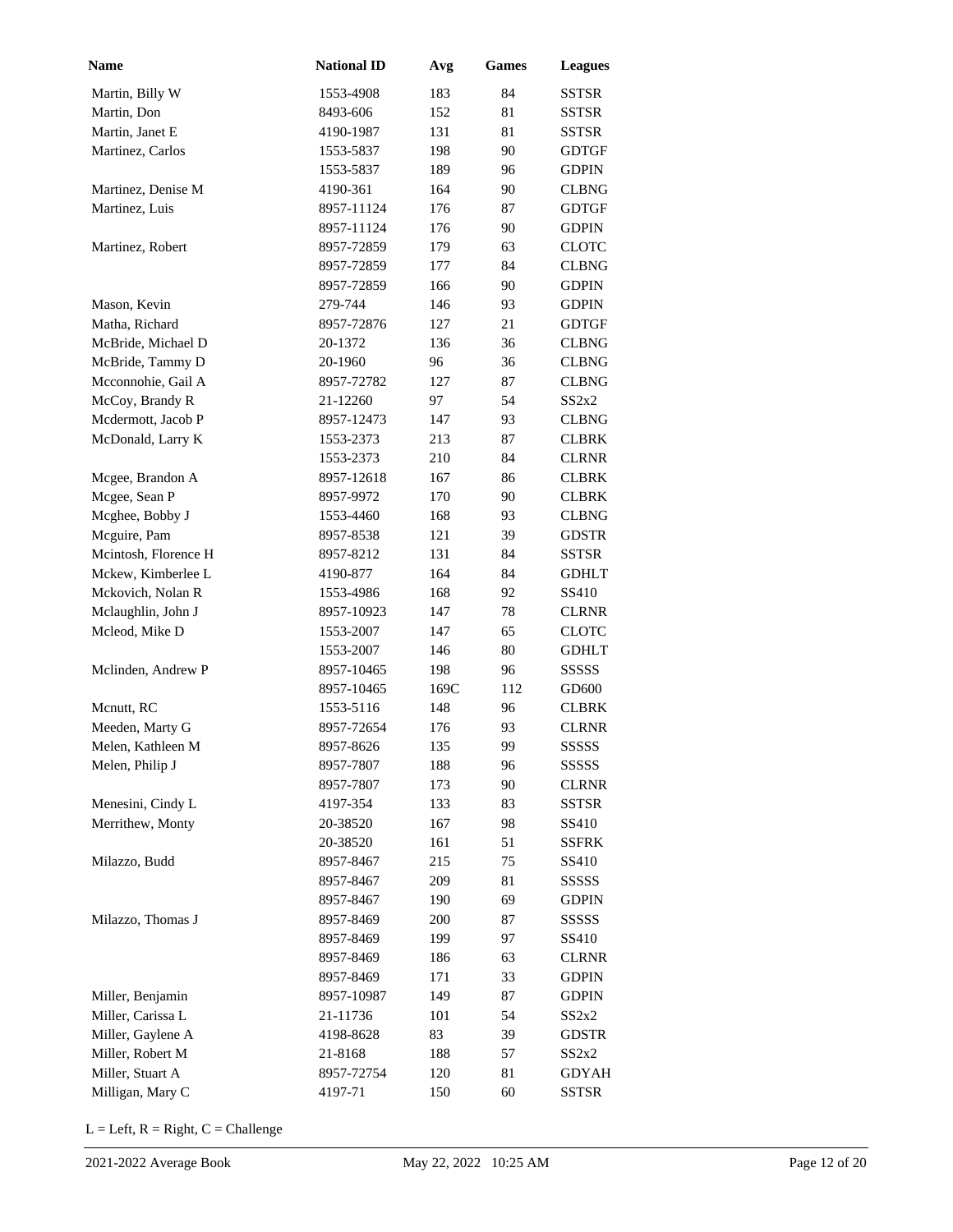| Name                    | <b>National ID</b> | Avg  | <b>Games</b> | <b>Leagues</b>    |
|-------------------------|--------------------|------|--------------|-------------------|
| Milstead, Maurice D, Jr | 1553-2243          | 137  | 81           | <b>GDTGF</b>      |
| Miltenberger, Vivian    | 4190-1977          | 171  | 90           | <b>CLSCT</b>      |
|                         | 4190-1977          | 167  | 90           | <b>CLBRK</b>      |
| Mindrum, Greg A         | 8957-10916         | 161  | 66           | <b>CLRNR</b>      |
| Minnich, Jon L          | 8957-8755          | 158  | 46           | <b>GDPIN</b>      |
| Minor, Chesney L        | 11-183472          | 168  | 48           | <b>GDPIN</b>      |
| Monheiser, Matt         | 8957-12636         | 197  | 30           | <b>CLBNG</b>      |
| Moon, Stuart R          | 1553-914           | 155  | 72           | <b>GDHLT</b>      |
| Moore, Cory M           | 8957-8562          | 128  | 69           | <b>CLRNR</b>      |
| Moore, Craig P          | 8957-12446         | 165  | 93           | SSSSS             |
| Moore, David L          | 8957-10484         | 181  | 96           | <b>CLGAD</b>      |
|                         | 8957-10484         | 180  | 66           | <b>CLOTC</b>      |
|                         | 8957-10484         | 177  | 87           | CLMX3             |
|                         | 8957-10484         | 175  | 96           | <b>CLWSR</b>      |
|                         | 8957-10484         | 173  | 90           | <b>GDPIN</b>      |
| Moore, Jacquelyne M     | 8957-12447         | 132  | 93           | <b>SSSSS</b>      |
| Morelli, Daniel         | 8957-10144         | 175  | 80           | SS410             |
| Morgan, Joetta L        | 8493-688           | 108  | 33           | <b>SSTSR</b>      |
| Morin, Sarah M          | 8957-72902         | 120  | 77           | <b>CLRNR</b>      |
| Morris, George P        | 226-15517          | 143  | 78           | <b>GDTGF</b>      |
| Mortensen, Michael L    | 8957-12617         | 148  | 93           | <b>CLBRK</b>      |
| Mueller, Paul           | 8957-72865         | 174  | 92           | SS410             |
|                         | 8957-72865         | 164  | 86           | <b>CLRNR</b>      |
| Mueller, Rebecca L      | 8957-72901         | 106  | 81           | <b>CLRNR</b>      |
| Muller, Annette         | 8957-9317          | 115  | 72           | <b>SSTSR</b>      |
| Munoz, Rob L            | 1553-160           | 200  | 96           | <b>GDPIN</b>      |
|                         | 1553-160           | 194  | 75           | <b>GDTGF</b>      |
|                         | 1553-160           | 180C | 140          | GD <sub>600</sub> |
| Munoz, Robbie, Jr       | 15-133816          | 207  | 36           | CLBRK             |
|                         | 15-133816          | 194  | 69           | <b>GDPIN</b>      |
|                         | 15-133816          | 188  | 27           | <b>GDTDT</b>      |
|                         | 15-133816          | 185C | 136          | GD600             |
| Munoz, Stephanie        | 8957-10889         | 163  | 96           | <b>GDPIN</b>      |
|                         | 8957-10889         | 159  | 75           | <b>GDTGF</b>      |
|                         | 8957-10889         | 155C | 136          | GD600             |
| Murphy, Adrienne        | 8957-10390         | 147  | 84           | CLMX3             |
|                         | 8957-10390         | 145  | 78           | <b>CLWSR</b>      |
| Musgrove, Robert G      | 8957-7533          | 224  | 42           | SS410             |
|                         | 8957-7533          | 200  | 54           | <b>GDPIN</b>      |
| Neal, Betty A           | 8957-10525         | 133  | 84           | <b>CLWSR</b>      |
| Neese, Ryan J           | 8957-72668         | 123  | 69           | <b>GDPIN</b>      |
| Nelson, Justin R        | 8957-8677          | 174  | 78           | <b>GDHLT</b>      |
| Nemeth, Kim A           | 8957-8751          | 159  | 78           | <b>GDYAH</b>      |
| Nemirow, Michelle A     | 4190-1357          | 163  | 93           | <b>CLBNG</b>      |
| Newlon, Brad            | 8957-10865         | 197  | 90           | SSSSS             |
| Nichols, Judi           | 8957-8089          | 146  | 87           | <b>CLGAD</b>      |
|                         | 8957-8089          | 143  | 92           | CLMX3             |
| Nichols, Mike           | 1553-29            | 131  | 91           | CLMX3             |
|                         | 1553-29            | 128  | 93           | <b>CLGAD</b>      |
| Nielsen, Thomas E       | 8957-12387         | 187  | 78           | SSSSS             |
|                         | 8957-12387         | 173C | 108          | GD600             |
| Nitzel, Tom T           | 1553-4427          | 187  | 87           | SSFRK             |
| Nixon, Brenda C         | 4190-670           | 182  | 90           | CLWSR             |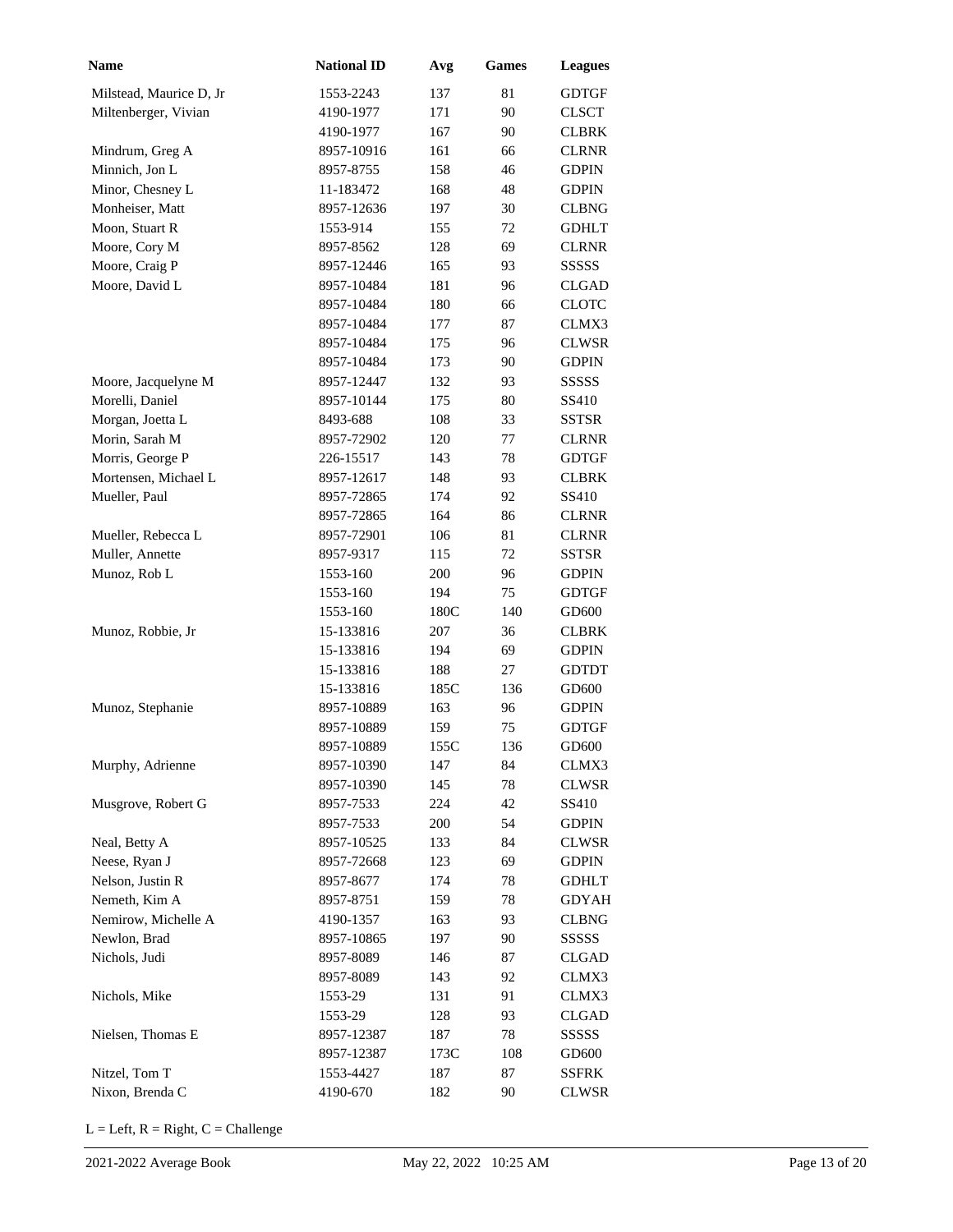| Name                 | <b>National ID</b> | Avg  | <b>Games</b> | <b>Leagues</b> |
|----------------------|--------------------|------|--------------|----------------|
|                      | 4190-670           | 182  | 90           | CLMX3          |
| Nye, Bryan P         | 1553-3599          | 179  | 48           | <b>GDTDT</b>   |
| Nye, Kari L          | 4190-1868          | 123  | 48           | <b>GDTDT</b>   |
|                      | 4190-1868          | 121  | 87           | <b>GDPIN</b>   |
| Oakes, Don W         | 266-5491           | 198  | 81           | CLMX3          |
|                      | 266-5491           | 196  | 86           | <b>CLWSR</b>   |
|                      | 266-5491           | 194  | 78           | <b>CLGAD</b>   |
| O'brien, Emily R     | 8957-11105         | 132  | 84           | <b>GDYAH</b>   |
|                      | 8957-11105         | 126  | 75           | <b>GDGDR</b>   |
| O'brien, Michael P   | 8957-11106         | 146  | 69           | <b>GDYAH</b>   |
| O'connell, Ellie     | 2859-2465          | 146  | 44           | <b>GDPIN</b>   |
| O'hara, Trystin P    | 8957-72699         | 183  | 88           | SSSSS          |
| Orlett, Bernie J     | 8957-10583         | 171  | 57           | <b>CLOTC</b>   |
| Orona, Ivonne        | 8957-72933         | 128  | 45           | <b>GDTDT</b>   |
| Otomo, Don           | 8957-72781         | 127  | 63           | SSFRK          |
| Otomo, Thomas M      | 279-2              | 207  | 93           | <b>SSSSS</b>   |
|                      | 279-2              | 204  | 87           | <b>SSFRK</b>   |
|                      | 279-2              | 194  | 36           | SS410          |
| Ovrid, Chris         | 19-12288           | 156  | 60           | SS2x2          |
| Owens, Rita L        | 8957-10549         | 111  | 42           | <b>GDTDT</b>   |
|                      | 8957-10549         | 110  | 84           | <b>GDPIN</b>   |
| Paredes, Daniel C    | 8957-72816         | 148  | 96           | <b>CLBRK</b>   |
| Paris, Diane         | 21-10909           | 134  | 75           | <b>CLRNR</b>   |
| Partee, David F      | 1553-3324          | 177  | 84           | <b>CLRNR</b>   |
| Partee, Lisa M       | 4190-1199          | 150  | 66           | <b>CLRNR</b>   |
| Pascual, Ron J       | 1553-5528          | 200  | 96           | <b>CLRNR</b>   |
| Pasma, Richard       | 8957-72648         | 131  | 81           | <b>GDYAH</b>   |
| Paul, Deborah K      | 4190-3086          | 142  | 72           | <b>CLGAD</b>   |
|                      | 4190-3086          | 141  | 93           | <b>CLBNG</b>   |
|                      | 4190-3086          | 136  | 81           | <b>GDHLT</b>   |
| Paul, Nick L         | 8957-9904          | 186  | 93           | <b>CLGAD</b>   |
|                      | 8957-9904          | 184  | 96           | <b>CLBNG</b>   |
|                      | 8957-9904          | 177  | 84           | <b>GDHLT</b>   |
| Pavlik, Kathy M      | 4190-632           | 166  | 96           | <b>CLSCT</b>   |
| Pedersen, Luke Z     | 19-6169            | 190  | 24           | <b>GDPIN</b>   |
| Pedersen, Michelle   | 8957-72928         | 139  | 41           | <b>GDSTR</b>   |
| Perry, Beau J        | 9379-9819          | 138  | 84           | <b>GDPIN</b>   |
| Perry, Dave J        | 1553-5927          | 151  | 90           | <b>GDPIN</b>   |
| Peters, Jason B      | 222-17253          | 235  | 96           | SSSSS          |
|                      | 222-17253          | 200C | 128          | GD600          |
| Peters, Shari L      | 4190-240           | 147  | 93           | <b>GDPIN</b>   |
| Peters, Victor E     | 8957-11096         | 113  | 84           | <b>GDPIN</b>   |
| Peterson, Blake      | 19-77507           | 171  | 63           | SS2x2          |
| Pike, Michele L      | 2854-14434         | 145  | 36           | SSSSS          |
|                      | 2854-14434         | 142  | 39           | SSSSF          |
| Pike, Richard W      | 222-23763          | 189  | 91           | SSSSS          |
|                      | 222-23763          | 170C | 127          | GD600          |
| Pimental, Lawrence L | 226-14125          | 181  | 93           | <b>GDPIN</b>   |
| Plamenig, James M    | 8957-8445          | 124  | 90           | <b>GDPIN</b>   |
| Plamenig, Karen L    | 8957-8446          | 116  | 93           | <b>GDPIN</b>   |
| Pond, David L        | 8957-10590         | 181  | 93           | <b>CLRNR</b>   |
| Pond, Virginia M     | 8957-10591         | 127  | 93           | <b>CLRNR</b>   |
| Potter, Lori L       | 2894-7062          | 144  | 60           | <b>CLOTC</b>   |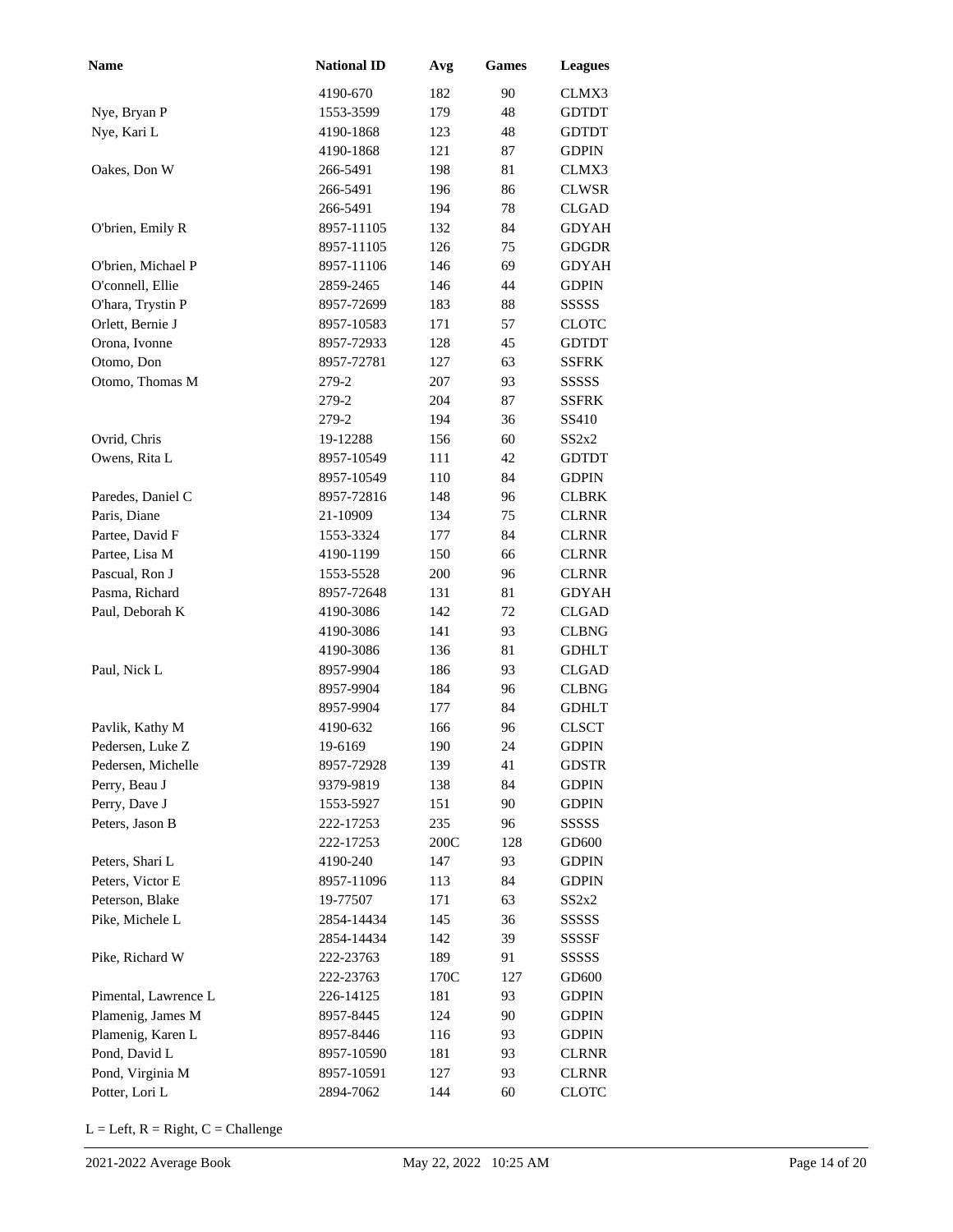| <b>Name</b>            | <b>National ID</b> | Avg  | <b>Games</b> | <b>Leagues</b> |
|------------------------|--------------------|------|--------------|----------------|
| Potter, Timothy (Tj) J | 263-4105           | 159  | 57           | <b>CLOTC</b>   |
| Powers, Allan L        | 1553-127           | 210  | 60           | SSSSS          |
| Powers, Grace A        | 8957-72890         | 125  | 63           | SS2x2          |
| Price, Delmar"Butch" L | 279-56             | 153  | 54           | SSTSR          |
| Primrose, Janine M     | 4198-1409          | 175C | 112          | GD600          |
| Proto, Carolyn M       | 8957-9449          | 116  | 84           | <b>CLWSR</b>   |
| Proto, Guy J           | 8957-9450          | 186  | 90           | <b>CLWSR</b>   |
| Pruzzo, Tamara L       | 4190-638           | 162  | 93           | <b>CLSCT</b>   |
| Pura, Rico             | 8957-8951          | 195  | 75           | <b>GDPIN</b>   |
|                        | 8957-8951          | 175C | 124          | GD600          |
| Pura, Steven D         | 11-448653          | 197  | 87           | <b>GDPIN</b>   |
|                        | 11-448653          | 184C | 136          | GD600          |
| Putzer, Matthew W      | 1553-99            | 224  | 96           | <b>GDPIN</b>   |
|                        | 1553-99            | 200C | 140          | GD600          |
| Quayle, Alice          | 8708-12561         | 132  | 86           | <b>CLWSR</b>   |
| Quayle, Tony           | 8708-12560         | 151  | 96           | <b>CLWSR</b>   |
| Ragland, Paul          | 21-57576           | 162  | 87           | <b>SSTSR</b>   |
| Rambeau, Angela M      | 8957-9478          | 185  | 78           | <b>GDTGF</b>   |
|                        | 8957-9478          | 184  | 90           | <b>GDPIN</b>   |
| Ramos, Chris           | 6238-167           | 205  | 87           | <b>GDPIN</b>   |
| Ramos, Greg L          | 1553-308           | 190  | 45           | <b>GDTDT</b>   |
|                        | 1553-308           | 187  | 93           | <b>GDPIN</b>   |
| Ramos, Jennifer M      | 4190-3200          | 98   | 36           | <b>GDPIN</b>   |
| Ramsay, Char M         | 8957-10539         | 149  | 81           | <b>GDTGF</b>   |
| Ramsay, Clarence A     | 8957-10540         | 157  | 45           | <b>GDTDT</b>   |
|                        | 8957-10540         | 154  | 81           | <b>GDTGF</b>   |
| Ramsey, Jolly          | 2900-1624          | 138  | 42           | <b>GDSTR</b>   |
| Ramsey, Lynn C         | 4190-493           | 159  | 72           | CLMX3          |
| Rankin, Bob W          | 263-16689          | 157  | 93           | <b>CLRNR</b>   |
| Rankin, Shelly J       | 2894-8604          | 131  | 93           | <b>CLRNR</b>   |
| Rea, Edward E          | 1553-5854          | 213  | 48           | <b>CLBRK</b>   |
| Reddick, Les           | 8957-72858         | 122  | 77           | <b>GDPIN</b>   |
|                        | 8957-72858         | 119  | 60           | <b>CLOTC</b>   |
| Reinholz, Darren A     | 15-10332           | 159  | 96           | SSSSS          |
| Reinholz, Donald A     | 8957-11204         | 157  | 99           | SSSSS          |
| Rendeinelli, Tracey L  | 8957-72911         | 121  | 83           | <b>CLWSR</b>   |
| Rey, Jean E            | 8957-10661         | 103  | 78           | <b>SSFRK</b>   |
|                        | 8957-10661         | 99   | 75           | SSTSR          |
| Reynolds, Frank        | 2245-1914          | 222  | 60           | CLOTC          |
|                        | 2245-1914          | 208  | 90           | CLMX3          |
|                        | 2245-1914          | 204  | 87           | <b>CLWSR</b>   |
| Reynolds, Laurinda J   | 4190-686           | 138  | 72           | <b>GDHLT</b>   |
| Rhoades, Meaghan M     | 6238-219           | 194  | 72           | <b>GDHLT</b>   |
| Rich, Laura            | 8957-72908         | 143  | 75           | <b>CLBNG</b>   |
| Richards, Terry L      | 8957-7839          | 124  | 66           | <b>GDHLT</b>   |
| Ricketts, Lori         | 4190-1225          | 188  | 77           | <b>CLRNR</b>   |
| Ridgeway, Thomas J     | 1553-6089          | 173  | 57           | <b>GDYAH</b>   |
| Riffel, David T        | 8957-72796         | 160  | 24           | <b>CLRNR</b>   |
| Rivera, Joshua         | 8957-72883         | 135  | 75           | <b>CLBRK</b>   |
| Robbins, Kathleen M    | 8957-9377          | 143  | 44           | <b>GDYAH</b>   |
| Roberts, Jeff S        | 8957-8719          | 181  | 63           | SSTSR          |
| Robinson, Bonnie L     | 8957-11095         | 144  | 90           | <b>CLWSR</b>   |
|                        | 8957-11095         | 136  | 84           | <b>CLBNG</b>   |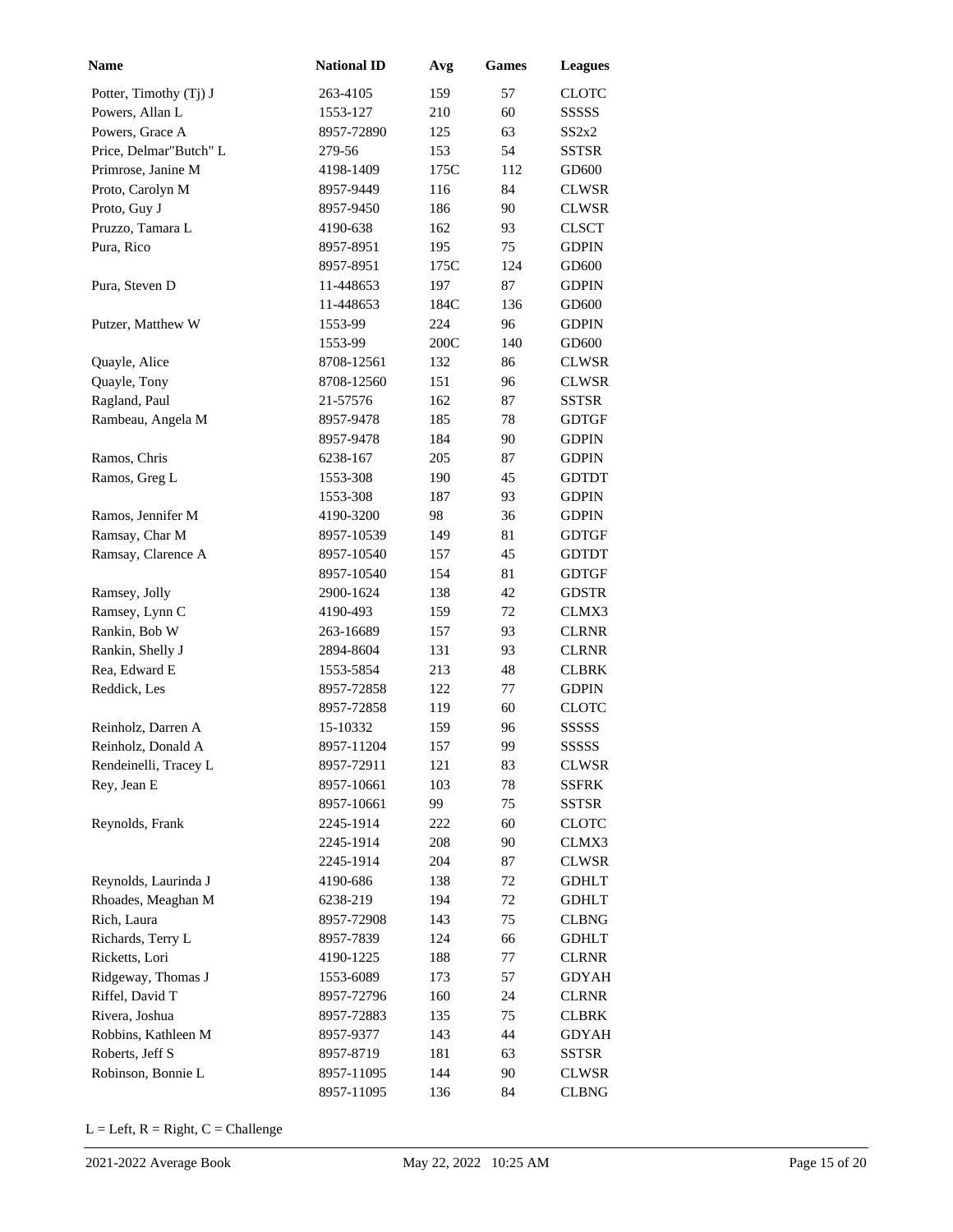| <b>Name</b>               | <b>National ID</b> | Avg | <b>Games</b> | <b>Leagues</b> |
|---------------------------|--------------------|-----|--------------|----------------|
| Rock, Nicolas K           | 1039-21073         | 218 | 74           | SS410          |
|                           | 1039-21073         | 214 | 48           | SSSSS          |
| Rodgers, S. Jane          | 4190-241           | 140 | 84           | <b>GDPIN</b>   |
|                           | 4190-241           | 136 | 27           | <b>GDSTR</b>   |
| Rodriguez, Amber          | 8957-72854         | 113 | 51           | <b>CLOTC</b>   |
| Rodriguez, Dan N          | 8957-8425          | 132 | 96           | <b>CLWSR</b>   |
| Rodriguez, David          | 8957-72813         | 142 | 63           | <b>CLOTC</b>   |
| Rogers, Jean C            | 21-2422            | 116 | 93           | <b>CLWSR</b>   |
| Rospar, Josephine J       | 4325-1596          | 127 | 75           | <b>CLWSR</b>   |
| Ross, James W             | 1553-3108          | 210 | 81           | CLMX3          |
|                           | 1553-3108          | 195 | 57           | <b>GDYAH</b>   |
| Rumple, Arthur L          | 8957-8763          | 184 | 84           | <b>SSTSR</b>   |
|                           | 8957-8763          | 177 | 96           | <b>CLGAD</b>   |
| Russell, Daniel           | 8957-72931         | 119 | 36           | <b>GDTGF</b>   |
| Rutledge, Larry           | 1553-6013          | 183 | 99           | SSSSS          |
| Rutledge, Vickie L        | 4190-1269          | 176 | 90           | <b>SSSSS</b>   |
| Saadi, Nicholas           | 269-1510           | 226 | 75           | <b>CLBNG</b>   |
| Sandoval, Dorothy A       | 15-7607            | 124 | 27           | SS2x2          |
| Saucedo, Beverly J        | 8957-9687          | 123 | 65           | <b>GDGDR</b>   |
| Savage, Beverly N         | 4190-1815          | 118 | 42           | <b>GDSTR</b>   |
|                           | 4190-1815          | 117 | 87           | <b>GDYAH</b>   |
|                           | 4190-1815          | 113 | 75           | <b>GDGDR</b>   |
| Schaper, Kevin L          | 1553-5991          | 183 | 87           | <b>SSSSS</b>   |
| Schmidt, Gwen             | 8957-72923         | 116 | 33           | <b>CLSCT</b>   |
| Schneider, Michael        | 241-29             | 227 | 72           | <b>SSTSR</b>   |
| Schodowski, Tricia F      | 4190-1882          | 137 | 93           | CLMX3          |
|                           | 4190-1882          | 135 | 81           | <b>CLWSR</b>   |
|                           | 4190-1882          | 135 | 87           | <b>CLGAD</b>   |
| Schoenfeld, Jacob         | 8957-72884         | 162 | 90           | <b>CLBRK</b>   |
| Scott, Leona M            | 4190-475           | 119 | 60           | <b>GDYAH</b>   |
|                           | 4190-475           | 118 | 51           | <b>GDGDR</b>   |
| Scranton, Michael J       | 8957-12653         | 140 | 51           | <b>GDPIN</b>   |
| Seal, Lois                | 4197-206           | 153 | 84           | <b>SSTSR</b>   |
| Seleski, Genevieve R      | 4197-321           | 140 | 76           | <b>CLBRK</b>   |
| Seleski, Jason D          | 1553-2906          | 185 | 94           | <b>CLBRK</b>   |
| Sellers, Karly            | 20-2695            | 162 | 89           | <b>CLBRK</b>   |
| Sellers, Kathryn J        | 20-5977            | 131 | 96           | <b>CLBRK</b>   |
| Shaffer, Michael          | 8957-72645         | 175 | 63           | SS2x2          |
| Shannon, Shellie A        | 4190-186           | 129 | 72           | <b>CLRNR</b>   |
| Sharp, Corey A            | 21-65041           | 147 | 84           | <b>CLRNR</b>   |
| Sharp, Melanie E          | 2910-528           | 134 | 87           | <b>GDPIN</b>   |
| Sharp, Tobias W           | 10-1961693         | 154 | 75           | <b>GDPIN</b>   |
| Sharp, Tyler              | 5495-29442         | 166 | 93           | <b>GDPIN</b>   |
| Sheffield, Matthew L      | 1559-5210          | 142 | 75           | <b>GDPIN</b>   |
| Shepherd, Sue Ann         | 8957-10492         | 139 | 66           | SSSSS          |
| Shulz, Erich J            | 8957-72894         | 176 | 80           | SSSSS          |
| Silvas, Victor G          | 286-730            | 180 | 90           | <b>GDPIN</b>   |
| Silvernail, Robert L, III | 21-56221           | 111 | 66           | <b>GDHLT</b>   |
| Simis, Arthur E           | 8957-12443         | 172 | 96           | SSSSS          |
| Simis, Sarah E            | 8957-72895         | 117 | 93           | SSSSS          |
| Simmons, Bob G            | 8957-7602          | 180 | 84           | <b>GDYAH</b>   |
| Simmons, Pauline A        | 8957-10773         | 135 | 87           | <b>GDYAH</b>   |
| Simonian, Don A           | 1553-258           | 202 | 33           | <b>CLRNR</b>   |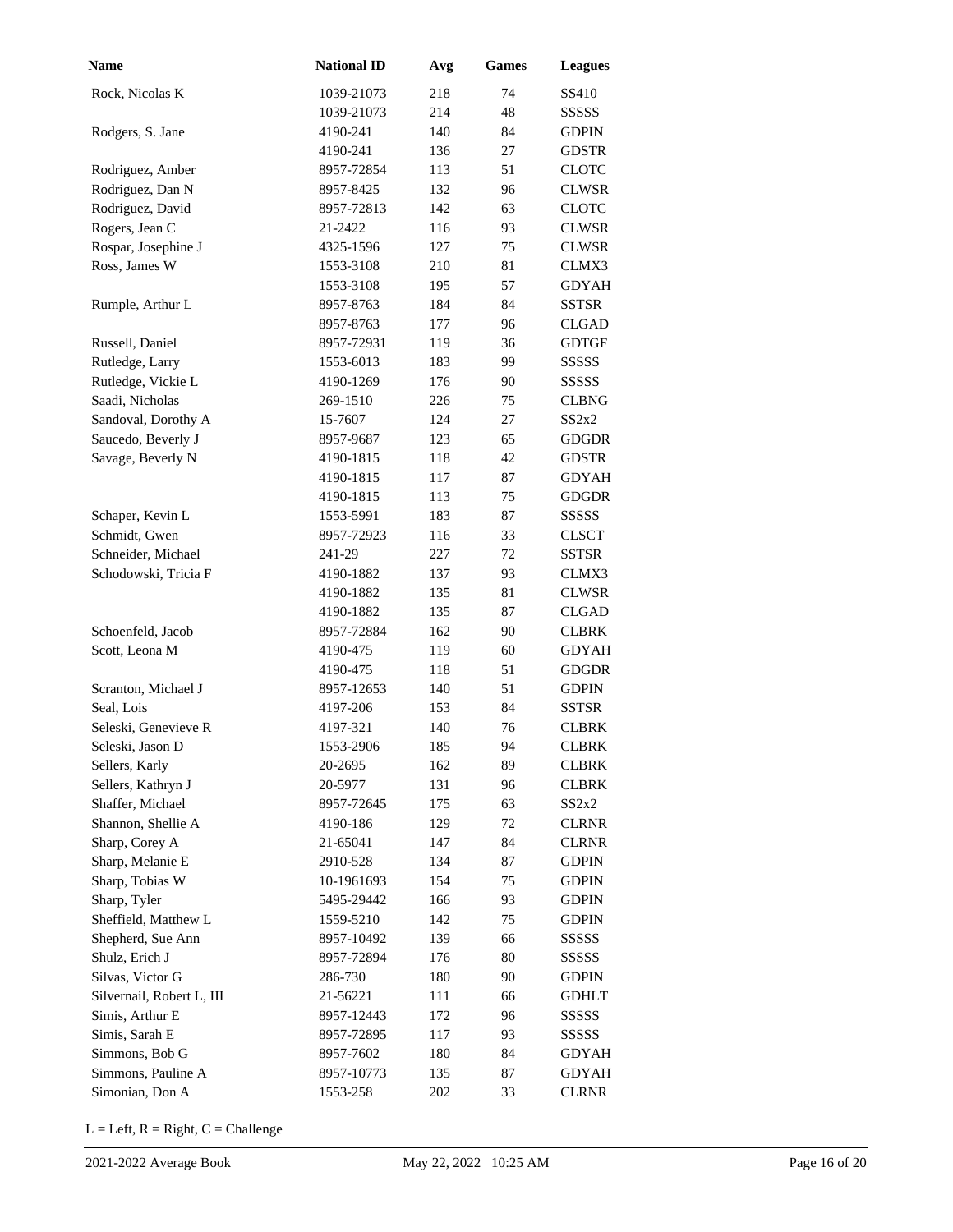| <b>Name</b>            | <b>National ID</b> | Avg  | <b>Games</b> | <b>Leagues</b>    |
|------------------------|--------------------|------|--------------|-------------------|
|                        | 1553-258           | 195  | 27           | <b>CLBNG</b>      |
|                        | 1553-258           | 175C | 48           | GD <sub>600</sub> |
| Simons, Herb C         | 8957-10778         | 158  | 69           | SSSSS             |
| Slaughter, James W     | 8957-8813          | 188  | 66           | <b>CLOTC</b>      |
| Smiley, Gordon L       | 8957-11141         | 178  | 81           | <b>CLRNR</b>      |
|                        | 8957-11141         | 175  | 87           | <b>CLBRK</b>      |
| Smith, Barbara A       | 4190-2902          | 119  | 63           | <b>GDHLT</b>      |
| Smith. Dan             | 1553-2451          | 182  | 93           | <b>CLRNR</b>      |
| Smith, Frank A         | 1553-841           | 205  | 39           | <b>SSSSF</b>      |
|                        | 1553-841           | 202  | 96           | <b>CLRNR</b>      |
| Smith, James R         | 279-89             | 129  | 69           | <b>CLBNG</b>      |
| Smith, Shirley A       | 2885-125           | 128  | 72           | <b>CLWSR</b>      |
| Smith, Tara            | 8957-72926         | 107  | 50           | <b>CLBNG</b>      |
| Smith, Wade M          | 8957-72903         | 173  | 93           | <b>CLBNG</b>      |
| Smokey, Filomena       | 8957-72855         | 125  | 54           | <b>CLOTC</b>      |
| Sohrweide, Deborah A   | 2900-5292          | 126  | 86           | <b>GDPIN</b>      |
| Song, Lori L           | 2886-29947         | 133  | 90           | <b>GDPIN</b>      |
| Spenella, Ron J        | 8957-12365         | 159  | 81           | <b>CLWSR</b>      |
|                        | 8957-12365         | 157  | 45           | <b>CLGAD</b>      |
|                        | 8957-12365         | 157  | 81           | CLMX3             |
| Spivack, Scott M       | 279-171            | 182  | 87           | <b>GDPIN</b>      |
| Spivack, Shannon R     | 10-1987147         | 146  | 21           | <b>GDPIN</b>      |
| Squires, Susan         | 8957-72877         | 121  | 69           | <b>GDTGF</b>      |
| Stancil, Terry         | 4198-166           | 144  | 24           | <b>GDHLT</b>      |
| Stapleton, Barbara A   | 4190-521           | 154  | 62           | <b>GDHLT</b>      |
| Steele, Renee K        | 4198-2991          | 192  | 75           | <b>GDPIN</b>      |
| Stefonowicz, Patrica L | 8957-8282          | 148  | 69           | <b>GDPIN</b>      |
| Stefonowicz, Todd M    | 1553-2621          | 174  | 81           | <b>GDPIN</b>      |
| Stetler, Carol         | 8957-10783         | 134  | 87           | <b>CLSCT</b>      |
| Stevens, Nora D        | 8493-1078          | 117  | 42           | <b>SSTSR</b>      |
| Stocz, Joseph V        | 1553-3363          | 204  | 78           | <b>GDHLT</b>      |
| Stoneman, Rick         | 8012-18699         | 162  | 96           | <b>CLRNR</b>      |
| Stoneman, Sharon       | 8957-9491          | 154  | 84           | <b>CLRNR</b>      |
| Stoops, Susan D        | 4190-636           | 128  | 90           | <b>CLSCT</b>      |
| Stout, Johnny          | 15-18960           | 201  | 87           | <b>SSSSS</b>      |
|                        | 15-18960           | 198  | 39           | <b>SSFRK</b>      |
|                        | 15-18960           | 195  | 33           | SS2x2             |
| Strickland, Dave L     | 8957-72733         | 115  | 54           | SS2x2             |
| Sullivan, Richard C    | 1553-2485          | 163  | 96           | CLMX3             |
|                        | 1553-2485          | 159  | 96           | <b>CLWSR</b>      |
| Svenningsen, Arne R    | 8957-7156          | 159  | 81           | <b>GDPIN</b>      |
| Sweet, Charles/Sonny A | 1560-10037         | 174  | 86           | <b>CLBRK</b>      |
| Sweet, Robin L         | 4190-280           | 165  | 90           | <b>CLSCT</b>      |
|                        | 4190-280           | 159  | 93           | <b>CLBRK</b>      |
| Tapp, Larry J          | 1553-1038          | 165  | 78           | <b>CLWSR</b>      |
|                        | 1553-1038          | 163  | 86           | CLGAD             |
| Tashman, Carole L      | 4190-2660          | 143  | 72           | <b>CLWSR</b>      |
| Taylor, April A        | 8957-72905         | 135  | 96           | <b>CLBNG</b>      |
| Taylor, Matt D         | 8957-72904         | 155  | 93           | <b>CLBNG</b>      |
| Taylor, Mike R         | 8259-44330         | 168  | 96           | <b>CLBNG</b>      |
| Teese, Lisa            | 8957-72856         | 90   | 60           | <b>CLOTC</b>      |
| Terry, Carole L        | 8957-12624         | 136  | 57           | CLSCT             |
|                        | 8957-12624         | 132  | 48           | <b>CLOTC</b>      |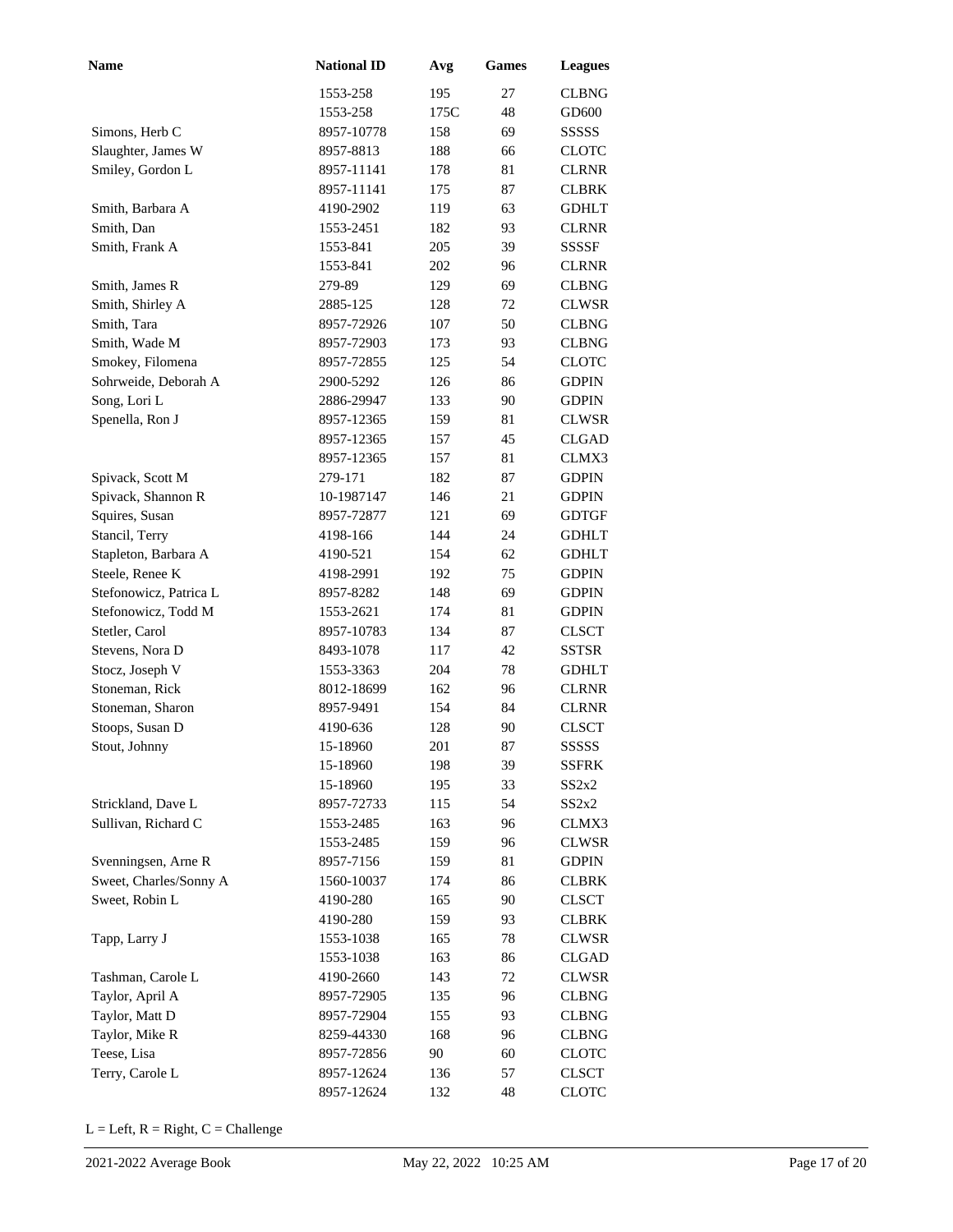| <b>Name</b>        | <b>National ID</b> | Avg  | Games    | <b>Leagues</b> |
|--------------------|--------------------|------|----------|----------------|
| Theis, John J      | 8957-72815         | 123  | 96       | CLBRK          |
| Thiel, Thomas H    | 1559-8980          | 181  | 75       | <b>CLBNG</b>   |
| Thomas, Bill       | 8957-9461          | 177  | 87       | CLWSR          |
| Thomas, Sandy      | 8957-9462          | 124  | 78       | <b>CLWSR</b>   |
| Thrower, Bob G     | 1553-5653          | 175  | 51       | <b>CLOTC</b>   |
| Ticknor, Ron       | 279-763            | 172  | 45       | <b>CLOTC</b>   |
| Tilton, Thomas W   | 8957-8493          | 205  | 96       | <b>CLBNG</b>   |
| Tobias, Alexandria | 8957-72925         | 120  | 39       | <b>GDTGF</b>   |
| Tomlin, Joe W      | 8957-10779         | 131  | 75       | <b>GDYAH</b>   |
| Trent, Michael     | 8957-72887         | 154  | 84       | <b>CLBRK</b>   |
| Trent, Robert      | 8957-72888         | 143  | 84       | <b>CLBRK</b>   |
| Tripp, Whitney C   | 8957-9267          | 147R | 45       | <b>GDPIN</b>   |
|                    | 8957-9267          | 94L  | 27       | <b>GDPIN</b>   |
| Troy, Jared        | 8957-72842         | 165  | 63       | SS2x2          |
| Tucker, Stephen J  | 8957-12651         | 146  | 57       | <b>CLOTC</b>   |
| Tureson, Lori A    | 8957-7359          | 151  | 87       | <b>GDPIN</b>   |
| Turner, David M    | 8957-72878         | 155  | 45       | <b>GDTDT</b>   |
|                    | 8957-72878         | 148  | 90       | <b>GDTGF</b>   |
| Turner, Terry L    | 8957-72879         | 142  | 48       | <b>GDTDT</b>   |
|                    | 8957-72879         | 139  | 86       | <b>GDTGF</b>   |
|                    | 8957-72879         | 138  | 81       | <b>GDYAH</b>   |
| Turner, Theresa A  | 8957-72880         | 122  | 86       | <b>GDTGF</b>   |
|                    | 8957-72880         | 117  | 48       | <b>GDTDT</b>   |
|                    | 8957-72880         | 117  | 81       | <b>GDYAH</b>   |
| Valdez, Martin     | 8957-72845         | 157  | 54       | SS2x2          |
| Ventura, Martha E  | 4190-3142          | 149  | 96       | <b>GDPIN</b>   |
|                    | 4190-3142          | 148  | 87       | <b>GDTGF</b>   |
| Ventura, Oscar, Jr | 8957-11265         | 143  | 81       | <b>GDTGF</b>   |
| Ventura, Oscar, Sr | 1553-2517          | 179  | 87       | <b>GDPIN</b>   |
|                    | 1553-2517          | 173  | 87       | <b>GDTGF</b>   |
| Vernon, Jeremy D   | 8957-72609         | 184  | 79       | <b>CLRNR</b>   |
| Wages, Brendon L   | 1559-4132          | 213  | 93       | <b>CLBNG</b>   |
| Wagner, April      | 3588-708           | 177  | 75       | <b>GDHLT</b>   |
| Wagner, Richard E  | 947-817            | 209  | 81       | <b>GDHLT</b>   |
| Wagner, Ruthann H  | 4190-887           | 124  | 42       | <b>GDSTR</b>   |
| Wall, Dan          | 8957-72787         | 120  | 81       | <b>CLWSR</b>   |
| Walters, Hunter A  | 8957-72696         | 123  | 72       | <b>GDTGF</b>   |
| Wass, Deanne M     | 4190-2             | 157  | 66       | <b>GDHLT</b>   |
| Waterman, Jamie M  | 8957-72798         | 115  | 54       | <b>GDPIN</b>   |
| Watts, Susan       | 4190-692           | 103  | 63       | <b>GDGDR</b>   |
| Weaver, Ted B      | 8957-72871         | 172  | 78       | <b>SSTSR</b>   |
| Weinand, Donald A  | 1553-1248          | 163  | 81       | <b>CLRNR</b>   |
| Weis, Paul A       | 1553-3428          | 163  | 96       | <b>GDPIN</b>   |
| Weiss, Karen L     | 8957-10663         | 151  | 77       | <b>SSFRK</b>   |
| Werner, Andy K     | 1553-4842          | 146  | 90       | SSSSS          |
| Werth, Christina   | 15-14649           | 151  | 57       | SS2x2          |
| Werth, Kelly       | 15-14654           | 184  | 63       | SS2x2          |
|                    | 15-14654           | 180  | 98       | SS410          |
| West, Jacob A      | 8957-10309         | 171  | 72       | <b>GDHLT</b>   |
| West, Jennifer L   | 2886-44606         | 146  | 93       | <b>GDPIN</b>   |
| West, Shirlee M    | 8957-72822         | 134  | 78       | <b>GDYAH</b>   |
| Wheeler, Dan K     | 8957-72822         | 127  | 90<br>93 | <b>GDPIN</b>   |
|                    | 272-237            | 180  |          | <b>CLWSR</b>   |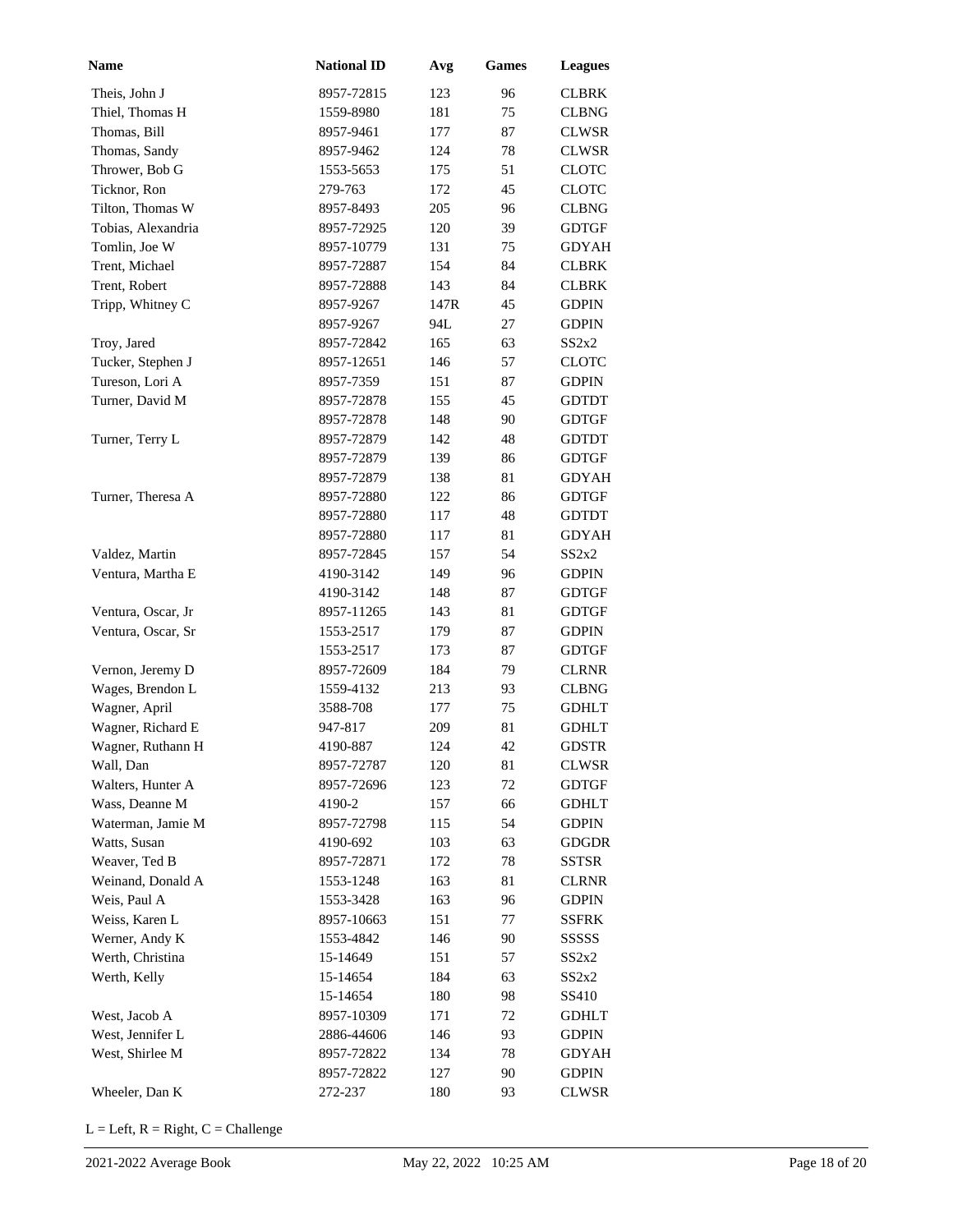| Name                 | <b>National ID</b> | Avg  | <b>Games</b> | <b>Leagues</b> |
|----------------------|--------------------|------|--------------|----------------|
| White, Amanda        | 8957-12639         | 94   | 84           | <b>GDPIN</b>   |
| Whitley, Anthony J   | 1553-4073          | 192  | 78           | <b>GDTGF</b>   |
| Whitley, Terry L     | 1553-1087          | 180  | 90           | CLMX3          |
|                      | 1553-1087          | 178  | 90           | GDYAH          |
|                      | 1553-1087          | 173  | 87           | <b>GDTGF</b>   |
|                      | 1553-1087          | 173  | 93           | <b>GDPIN</b>   |
| Whitley, Toni L      | 4190-70            | 149  | 46           | CLMX3          |
|                      | 4190-70            | 142  | 54           | <b>GDYAH</b>   |
|                      | 4190-70            | 140  | 36           | <b>GDTGF</b>   |
|                      | 4190-70            | 138  | 54           | <b>GDPIN</b>   |
| Wick, Scott A        | 1553-2722          | 194  | 84           | <b>GDHLT</b>   |
| Wickman, Barbara     | 8957-12724         | 100  | 87           | <b>GDYAH</b>   |
| Wihtol, Lori J       | 20-2316            | 128  | 63           | SS2x2          |
| Wildes, Laura A      | 4190-1145          | 190  | 84           | <b>CLRNR</b>   |
| Wilets, Mabel L      | 2891-102           | 137  | 87           | <b>SSTSR</b>   |
| Wilken, Edie         | 8957-8843          | 140  | 87           | GDYAH          |
| Wilkerson, Andrew L  | 8957-8114          | 190  | 43           | <b>GDTGF</b>   |
| Wilkerson, William J | 8957-8139          | 210  | 90           | <b>GDPIN</b>   |
|                      | 8957-8139          | 207  | 75           | <b>GDTGF</b>   |
|                      | 8957-8139          | 186C | 132          | GD600          |
| Williams, Bradford M | 6238-227           | 211  | 84           | <b>GDHLT</b>   |
| Williams, Matthew J  | 8957-8173          | 155  | 78           | <b>CLRNR</b>   |
| Williams, Tim W      | 234-1023           | 202  | 73           | <b>CLWSR</b>   |
| Wilson, Barbara L    | 8957-12380         | 131  | 78           | <b>CLSCT</b>   |
|                      | 8957-12380         | 125  | 50           | <b>CLOTC</b>   |
| Wilson, John N       | 8957-8764          | 171  | 77           | <b>SSTSR</b>   |
|                      | 8957-8764          | 169  | 78           | <b>CLGAD</b>   |
| Wilson, Scott M      | 8957-9736          | 145  | 62           | <b>CLOTC</b>   |
| Wilson, Todd M       | 8957-10167         | 160  | 51           | <b>CLOTC</b>   |
| Wood, Kevin R        | 1553-1108          | 190  | 96           | <b>CLBNG</b>   |
| Woods, Scott R       | 21-8303            | 176  | 63           | SS2x2          |
| Wytman, Johannes A   | 1553-4907          | 141  | 57           | <b>SSFRK</b>   |
| Wytman, Nancy C      | 2849-209           | 140  | 84           | <b>SSFRK</b>   |
|                      | 2849-209           | 135  | 87           | <b>SSTSR</b>   |
| Yanuck, Annette      | 4190-560           | 163  | 90           | CLMX3          |
|                      | 4190-560           | 162  | 86           | <b>CLGAD</b>   |
|                      | 4190-560           | 149  | 35           | <b>GDSTR</b>   |
| Yates, Justin        | 8957-7280          | 215  | 84           | <b>CLRNR</b>   |
| Yates, Sarah L       | 8957-72864         | 105  | 78           | <b>CLRNR</b>   |
| Yates, Steven L      | 8957-7068          | 151  | 75           | <b>CLRNR</b>   |
| Young, Joseph A      | 263-5482           | 156  | 90           | <b>GDTGF</b>   |
|                      | 263-5482           | 150  | 90           | <b>GDYAH</b>   |
|                      | 263-5482           | 147  | 42           | <b>GDTDT</b>   |
| Young, Rosemary      | 2894-4128          | 172  | 39           | <b>GDTDT</b>   |
|                      | 2894-4128          | 167  | 90           | <b>GDYAH</b>   |
|                      | 2894-4128          | 164  | 87           | <b>GDTGF</b>   |
| Youngs, David A      | 20-2303            | 151  | 63           | SS2x2          |
| Youngs, Gayle        | 20-2304            | 143  | 63           | SS2x2          |
| Zahar, Edie M        | 4190-498           | 113  | 87           | <b>SSTSR</b>   |
| Zanoni, Steph        | 15-7612            | 203  | 60           | SS2x2          |
|                      | 15-7612            | 192  | 90           | SSSSS          |
| Zenor, Cathie        | 8957-10896         | 137  | 75           | <b>CLRNR</b>   |
| Zenor, Chad T        | 8493-601           | 166  | 57           | <b>CLRNR</b>   |